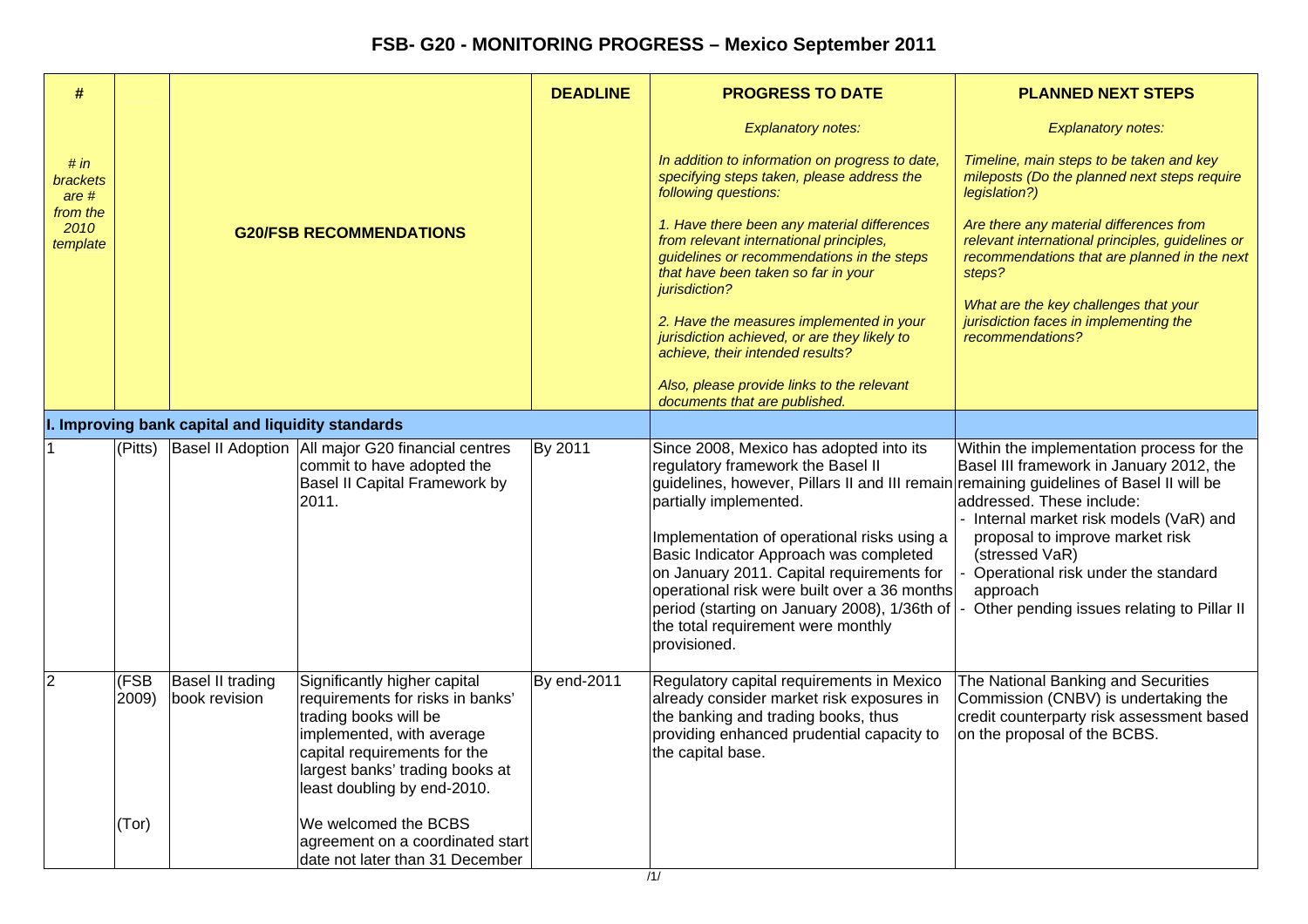|                          |               |                                                                                                                                                                                                                                                                                     | 2011 for all elements of the                                                                                                                                                                                                                                                                                                                                                                                                                                                                                                                                        |         |                                                                                                                                                                                                                                                                                                                                                                                                                                                                                                                                                                                                                                                                                                                                                                                                                                                                                                                                                                                                                                                           |                                                                                                                                                                                                                                                                                                                                                                                                    |
|--------------------------|---------------|-------------------------------------------------------------------------------------------------------------------------------------------------------------------------------------------------------------------------------------------------------------------------------------|---------------------------------------------------------------------------------------------------------------------------------------------------------------------------------------------------------------------------------------------------------------------------------------------------------------------------------------------------------------------------------------------------------------------------------------------------------------------------------------------------------------------------------------------------------------------|---------|-----------------------------------------------------------------------------------------------------------------------------------------------------------------------------------------------------------------------------------------------------------------------------------------------------------------------------------------------------------------------------------------------------------------------------------------------------------------------------------------------------------------------------------------------------------------------------------------------------------------------------------------------------------------------------------------------------------------------------------------------------------------------------------------------------------------------------------------------------------------------------------------------------------------------------------------------------------------------------------------------------------------------------------------------------------|----------------------------------------------------------------------------------------------------------------------------------------------------------------------------------------------------------------------------------------------------------------------------------------------------------------------------------------------------------------------------------------------------|
|                          |               |                                                                                                                                                                                                                                                                                     | revised trading book rules.                                                                                                                                                                                                                                                                                                                                                                                                                                                                                                                                         |         |                                                                                                                                                                                                                                                                                                                                                                                                                                                                                                                                                                                                                                                                                                                                                                                                                                                                                                                                                                                                                                                           |                                                                                                                                                                                                                                                                                                                                                                                                    |
| 3(5, 6,<br>8)            |               | (Seoul) Adoption and<br>to improve bank<br>capital and<br>liquidity<br>standards (Basel<br>III); including<br>leverage ratios<br>(Note) Please<br>explain<br>developments in<br>i) capital<br>standards, ii)<br>liquidity<br>standards and iii)<br>leverage ratios<br>respectively. | We are committed to adopt and<br>implementation of implement fully these standards<br>international rules (Basel III) within the agreed<br>timeframe that is consistent with<br>economic recovery financial<br>stability. The new framework will<br>be translated into our national<br>laws and regulations, and will be<br>implemented starting on January<br>1, 2013 and fully phased in by<br>January 1, 2019.                                                                                                                                                   | 2019.   | January 1, 2013 By January 2012, all banking institutions<br>and fully phased should comply with the Basel III capital<br>in by January 1, standards. Since the current framework<br>already includes certain components of<br>Basel III, we do not expect a significant<br>impact on the capital base of the banking<br>system. As of July 2011, the average Total<br>Capital Ratio (TCR) of the banking system<br>was 16.7% and individually, all banking<br>institutions registered a level above 10%.<br>Also, the new framework for the banking<br>capital will include the implementation of<br>the capital buffers and accordingly, will<br>adapt the early warning mechanism when<br>the total capital ratio goes below 10.5%. As<br>such, most banking institutions in Mexico<br>have wide margin for complying with the<br>10.5% minimum capital standard.<br>In addition, we have already developed<br>reporting templates for the liquidity<br>requirements and banks should start<br>reporting on a monthly basis by the end of<br>lOctober. | Authorities will analyse the current liquidity<br>situation and will develop an<br>implementation plan for the LCR,<br>potentially starting in 2012. More time will<br>be taken to assess the impact of the NSFR<br>and to allow the BCBS to finish the details<br>on this requirement.<br>Leverage standards will be monitored and<br>calibrated accordingly with the BCBS<br>implementation plan |
| 4(4, 7, 9,  (WAP)<br>48) | (FSF<br>2009) | Strengthening<br>supervision and<br>guidelines on<br>banks' risk<br>management<br>practices                                                                                                                                                                                         | Regulators should develop<br>enhanced guidance to<br>strengthen banks' risk<br>management practices, in line<br>with international best practices,<br>and should encourage financial<br>firms to re-examine their internal<br>controls and implement<br>strengthened policies for sound<br>risk management.<br>1.4 Supervisors should use the<br><b>BCBS</b> enhanced stress testing<br>practices as a critical part of the<br>Pillar 2 supervisory review<br>process to validate the adequacy<br>of banks' capital buffers above<br>the minimum regulatory capital | Ongoing | Financial authorities in Mexico have<br>developed a prudential regulatory<br>framework for risk management practices<br>and reinforced the supervisory oversight<br>functions to complement global supervision recommendations<br>requirements. Additionally, there is work<br>ongoing on:<br>Internal methodologies to estimate<br>expected losses and loan-loss<br>provisioning on credit portfolio<br>Regular stress testing to identify potential<br>risks.<br>Enhancement of the supervision of<br>internal controls processes of banks to<br>reduce the operational and legal risks<br>involved on securities trading activities<br>Since 2008, the National Banking and<br>Securities Commission (CNBV) has                                                                                                                                                                                                                                                                                                                                        | Further steps include the development of<br>methodologies to oversee corporate<br>governance and internal controls for risk<br>management taking into account BCBS<br>The CNBV is conducting preliminary<br>impact assessments based on the<br>adoption of the new capital, liquidity and<br>leverage standards.                                                                                   |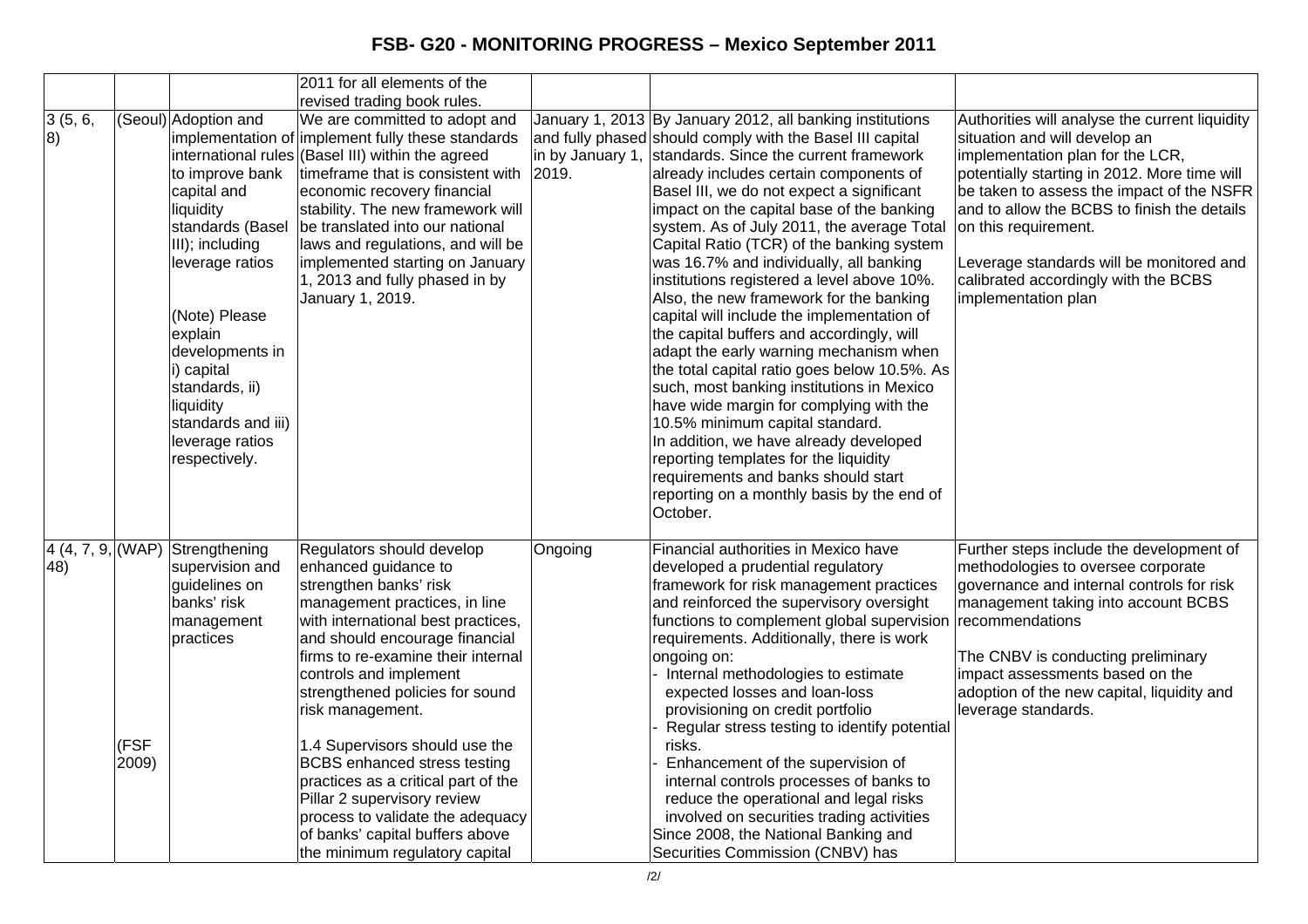|       |         |                 | requirement.                                                         |         | conducted regular stress testing scenarios                                             |                                              |
|-------|---------|-----------------|----------------------------------------------------------------------|---------|----------------------------------------------------------------------------------------|----------------------------------------------|
|       |         |                 |                                                                      |         | based on inertial and case sensitive                                                   |                                              |
|       | (FSF    |                 | II.10 National supervisors should                                    |         | analyses. The CNBV is following the BCBS                                               |                                              |
|       | 2008)   |                 | closely check banks'                                                 |         | recommendations for stress testing to                                                  |                                              |
|       |         |                 | implementation of the updated                                        |         | enhance the capital requirements                                                       |                                              |
|       |         |                 | guidance on the management                                           |         | sufficiency.                                                                           |                                              |
|       |         |                 | and supervision of liquidity as                                      |         |                                                                                        |                                              |
|       |         |                 | part of their regular supervision.                                   |         | The central bank conducted a survey on                                                 |                                              |
|       |         |                 | If banks' implementation of the                                      |         | liquidity risk management practices to                                                 |                                              |
|       |         |                 | guidance is inadequate,                                              |         | assess the weaknesses on this topic.                                                   |                                              |
|       |         |                 | supervisors will take more                                           |         | Financial authorities are working together in                                          |                                              |
|       |         |                 | prescriptive action to improve                                       |         | the development of a proposal to                                                       |                                              |
|       |         |                 | practices.                                                           |         | strengthen the liquidity regulation.                                                   |                                              |
|       |         |                 |                                                                      |         | The Central Bank is responsible to issue                                               |                                              |
|       | (FSB    |                 | Regulators and supervisors in                                        |         | the regulation for foreign currency                                                    |                                              |
|       | 2009)   |                 | emerging markets will enhance<br>their supervision of banks'         |         | exposures, covering three areas of<br>analysis: a requirement of liquid assets to      |                                              |
|       |         |                 | operation in foreign currency                                        |         | cover net cash outflows during a 60 day                                                |                                              |
|       |         |                 | funding markets.                                                     |         | period, a limit to the net open position, and                                          |                                              |
|       |         |                 |                                                                      |         | a limit to net outflows for the medium and                                             |                                              |
|       |         |                 |                                                                      |         | long term. As a result, national banking                                               |                                              |
|       |         |                 |                                                                      |         | institutions have significantly lowered their                                          |                                              |
|       |         |                 |                                                                      |         | exposure to foreign currency.                                                          |                                              |
|       |         |                 |                                                                      |         |                                                                                        |                                              |
|       |         |                 | II. Addressing systemically important financial institutions (SIFIs) |         |                                                                                        |                                              |
| 5(19) | (Pitts) | Consistent,     | All firms whose failure could                                        | Ongoing | The banking law in Mexico was amended in Financial authorities are working on          |                                              |
|       |         | consolidated    | pose a risk to financial stability                                   |         | 2006 to include a banking resolution regime additional reforms to the bankruptcy legal |                                              |
|       |         | supervision and | must be subject to consistent,                                       |         | for institutions which fail to meet the                                                | framework for banking institutions whose     |
|       |         | regulation of   | consolidated supervision and                                         |         | minimum capital requirements but whose                                                 | capital has been eroded (Currently, the      |
|       |         | <b>SIFIs</b>    | regulation with high standards.                                      |         | capital is still positive. As part of this                                             | bankruptcy procedure for a banking           |
|       |         |                 |                                                                      |         | process, the banking law sets the                                                      | institution with zero or negative capital is |
|       |         |                 |                                                                      |         | establishment of a Financial Stability                                                 | the same as for a commercial entity).        |
|       |         |                 |                                                                      |         | Committee, chaired by the Ministry of                                                  |                                              |
|       |         |                 |                                                                      |         | Finance and with the participation of the                                              |                                              |
|       |         |                 |                                                                      |         | central bank, the banking supervisor and                                               |                                              |
|       |         |                 |                                                                      |         | the deposit insurance agency (IPAB), to                                                |                                              |
|       |         |                 |                                                                      |         | assess the systemic impact from the failure                                            |                                              |
|       |         |                 |                                                                      |         | of insolvent banking institutions. In case the                                         |                                              |
|       |         |                 |                                                                      |         | Financial Stability Committee determines a                                             |                                              |
|       |         |                 |                                                                      |         | potential systemic risk from the failure of                                            |                                              |
|       |         |                 |                                                                      |         | the banking institution, it would proceed to                                           |                                              |
|       |         |                 |                                                                      |         | determine the most effective resolution                                                |                                              |
|       |         |                 |                                                                      |         | method based on a cost analysis and to                                                 |                                              |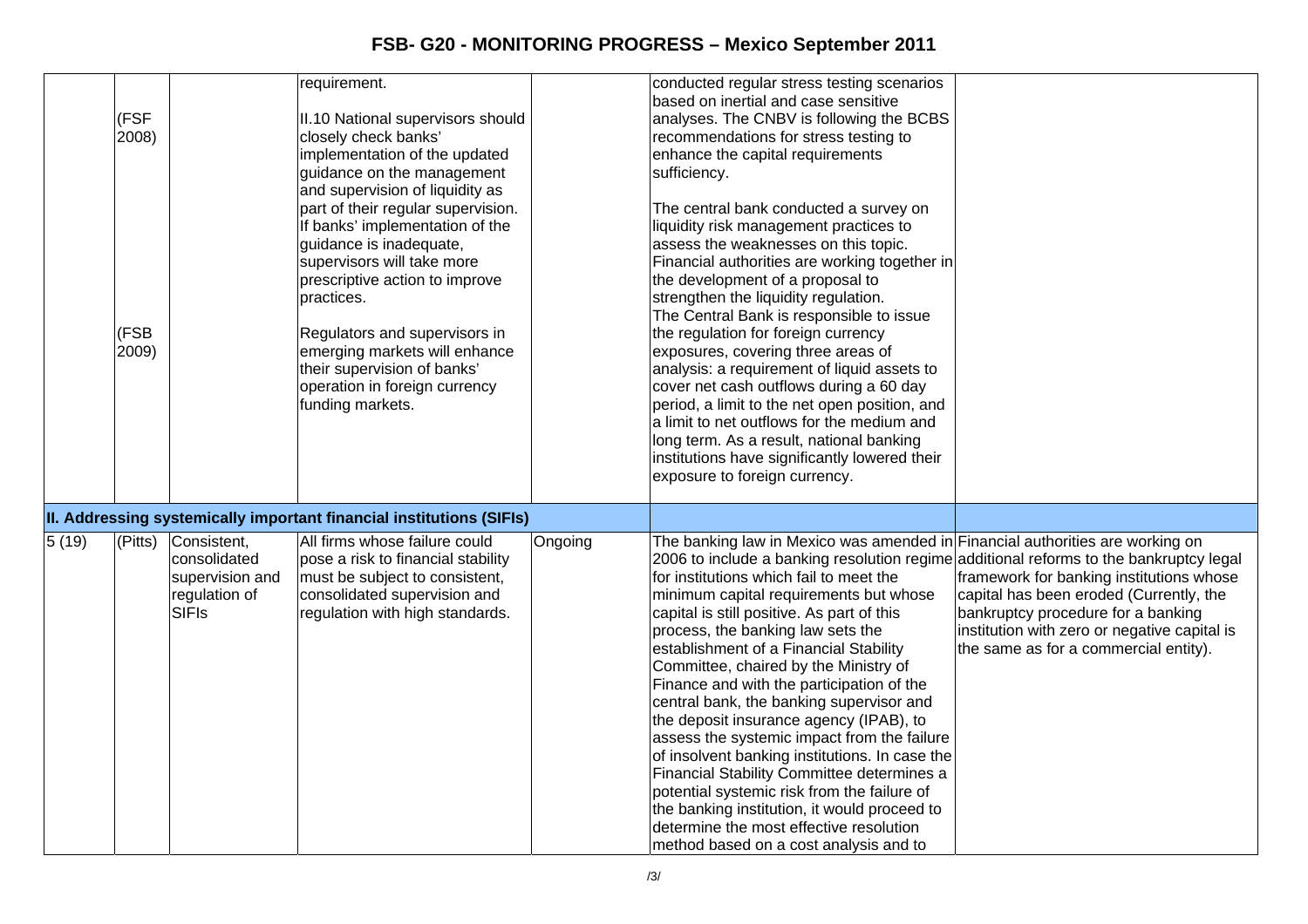|              |         |                                                                                              |                                                                                                                                                                                                                                                                                                                                                                        |                                                             | prevent any further disruption in the<br>functioning of the financial system.<br>Moreover, as of 2012, all banking<br>institutions will be subject to the final<br>requirements for capital standards as<br>established on the Basel III implementation<br>schedule. In addition, the CNBV is<br>participating at the supervisory colleges of<br>the most important G-SIBs in Mexico and<br>has reinforced supervisory oversight<br>practices on banking institutions.  |                                                                                                                                                                                                                                                                                                                                                                                     |
|--------------|---------|----------------------------------------------------------------------------------------------|------------------------------------------------------------------------------------------------------------------------------------------------------------------------------------------------------------------------------------------------------------------------------------------------------------------------------------------------------------------------|-------------------------------------------------------------|-------------------------------------------------------------------------------------------------------------------------------------------------------------------------------------------------------------------------------------------------------------------------------------------------------------------------------------------------------------------------------------------------------------------------------------------------------------------------|-------------------------------------------------------------------------------------------------------------------------------------------------------------------------------------------------------------------------------------------------------------------------------------------------------------------------------------------------------------------------------------|
| 6(43,<br>44) | (Pitts) | Mandatory<br>linternational<br>recovery and<br>resolution<br>planning for G-<br><b>SIFIs</b> | Systemically important financial<br>firms should develop<br>internationally-consistent firm-<br>specific contingency and<br>resolution plans. Our authorities<br>should establish crisis<br>management groups for the<br>major cross-border firms and a<br>legal framework for crisis<br>intervention as well as improve<br>information sharing in times of<br>stress. | End-2010 (for<br>setting up crisis<br>management<br>groups) | Since the amendment of the banking law in<br>2006, the legal framework for banking<br>resolution was enhanced to:<br>Establish parameters to assess the<br>financial condition of a troubled bank;<br>Identify the context and the estimated<br>costs for every viable resolution method<br>and<br>Support the decision process through the<br>implementation of an orderly resolution<br>procedure that clearly sets<br>responsibilities for all relevant authorities. | Financial authorities are preparing an<br>amendment to the banking law to enhance<br>the resolution processes. Authorities are<br>evaluating proposals to include the<br>obligation of banks to prepare periodic<br>Recovery Plans. Also, authorities are<br>planning to further strengthen cooperation<br>mechanisms through crisis management<br>groups and supervisory colleges. |
|              | (Seoul) |                                                                                              | We agreed that G-SIFIs should<br>be subject to a sustained<br>process of mandatory<br>international recovery and<br>resolution planning. We agreed<br>to conduct rigorous risk<br>assessment on G-SIFIs through<br>international supervisory<br>colleges and negotiate<br>institution-specific crisis<br>cooperation agreements within<br>crisis management groups.    | Ongoing                                                     | The CNBV and Banco de Mexico<br>participate in a number of supervisory<br>colleges and crisis management groups<br>and contribute to the review of RRP for a<br>number of global financial institutions.<br>Furthermore, the banking supervisor has<br>implemented rules for prudential risk<br>management and has strengthened the<br>oversight to complement global<br>supervision.<br>In addition, the CNBV participates in                                          |                                                                                                                                                                                                                                                                                                                                                                                     |
|              | (Lon)   |                                                                                              | To implement the FSF principles<br>for cross-border crisis<br>management immediately. Home<br>authorities of each major<br>financial institution should ensure<br>that the group of authorities with                                                                                                                                                                   |                                                             | several crisis management colleges and<br>contributes to the review of living wills for a<br>number of global financial institutions.<br>Furthermore, the banking supervisor has<br>implemented rules for prudential risk<br>management and has strengthened the<br>oversight to complement global                                                                                                                                                                      |                                                                                                                                                                                                                                                                                                                                                                                     |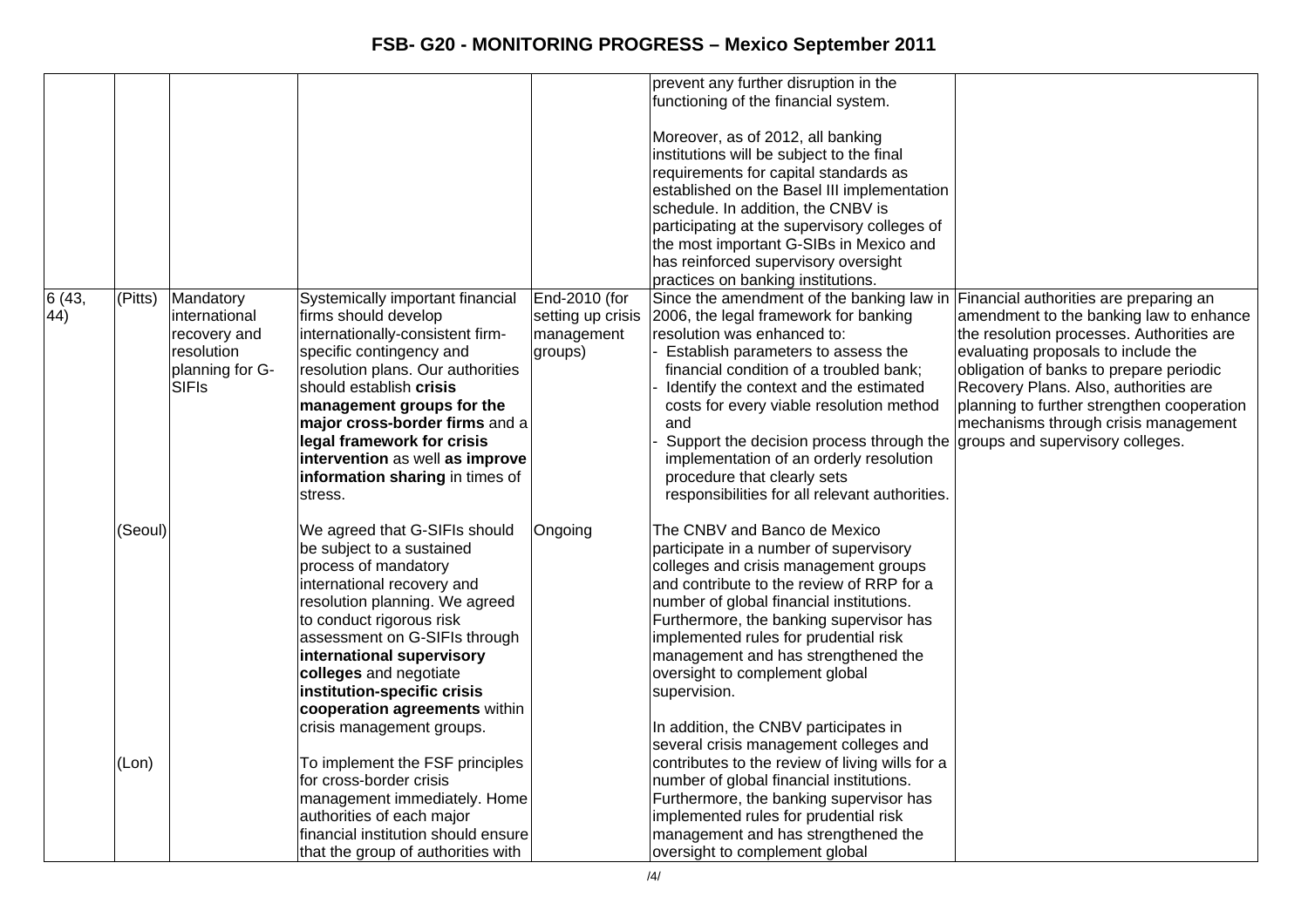|       |               |                                                           | a common interest in that<br>financial institution meets at least                                                                                                                                                                                                 |                                                            | supervision.                                                                                                                                                                                                                                                                                                                                                           |                                                                                                                                                |
|-------|---------------|-----------------------------------------------------------|-------------------------------------------------------------------------------------------------------------------------------------------------------------------------------------------------------------------------------------------------------------------|------------------------------------------------------------|------------------------------------------------------------------------------------------------------------------------------------------------------------------------------------------------------------------------------------------------------------------------------------------------------------------------------------------------------------------------|------------------------------------------------------------------------------------------------------------------------------------------------|
|       |               |                                                           | annually.                                                                                                                                                                                                                                                         |                                                            |                                                                                                                                                                                                                                                                                                                                                                        |                                                                                                                                                |
| 7(45) | (Tor)         | <b>BCBS</b><br>on the cross-<br>border bank<br>resolution | (Seoul) Implementation of We reaffirmed our Toronto<br>commitment to national-level<br>recommendations implementation of the BCBS's<br>cross-border resolution<br>recommendations.<br>We endorsed and have                                                        | Ongoing                                                    | The resolution regime for banks has been<br>reformed in two stages (2004 and 2006)<br>and further reforms are underway to finalize resolution are subject to periodical reviews<br>a special resolution regime for banks. This<br>involves setting a clear layout of the<br>division of responsibilities and powers for<br>each financial authority involved in a bank | Given the ongoing work of the BCBS,<br>regimes and frameworks for banking<br>to adapt them to current best practices.                          |
|       |               |                                                           | committed to implement our<br>domestic resolution powers and<br>tools in a manner that preserves<br>financial stability and are<br>committed to implement the ten<br>key recommendations on cross-<br>border bank resolution issued by<br>the BCBS in March 2010. |                                                            | resolution.<br>Authorities have worked on a judiciary<br>process of bank resolution based on a<br>comprehensive set of stages for an orderly<br>process of bankruptcy. The aim is to<br>provide a legal framework for financial<br>crisis management in line with international<br>standards and to provide a resolution                                               |                                                                                                                                                |
|       | (WAP)         |                                                           | National and regional authorities<br>should review resolution<br>regimes and bankruptcy laws<br>in light of recent experience to<br>ensure that they permit an<br>orderly wind-down of large<br>complex cross-border financial<br>institutions.                   |                                                            | scheme for insolvent banking institutions.<br>Also, work is underway to identify and bring<br>within the perimeter of regulation other<br>entities that may pose a systemic risk to the<br>financial system.                                                                                                                                                           |                                                                                                                                                |
|       | (FSF<br>2008) |                                                           | VI.6 Domestically, authorities<br>need to review and, where<br>needed, strengthen legal<br>powers and clarify the division<br>of responsibilities of different<br>national authorities for dealing<br>with weak and failing banks.                                |                                                            |                                                                                                                                                                                                                                                                                                                                                                        |                                                                                                                                                |
| 8(41) | (Lon)         | Supervisory<br>colleges                                   | To establish the remaining<br>supervisory colleges for<br>significant cross-border firms by<br>June 2009.                                                                                                                                                         | June 2009 (for<br>establishing<br>supervisory<br>colleges) | The CNBV participates in the supervisory<br>colleges of large cross-border financial<br>firms that have a significant presence in<br>Mexico. Similarly, the insurance supervisor<br>has taken part in the colleges established                                                                                                                                         | The CNBV will seek to participate in other<br>colleges of global institutions with<br>significant presence in the Mexican<br>financial system. |
|       | (Seoul)       |                                                           | We agreed to conduct rigorous<br>risk assessment on these firms<br>through international supervisory<br>colleges                                                                                                                                                  | Ongoing                                                    | for the same purposes.                                                                                                                                                                                                                                                                                                                                                 |                                                                                                                                                |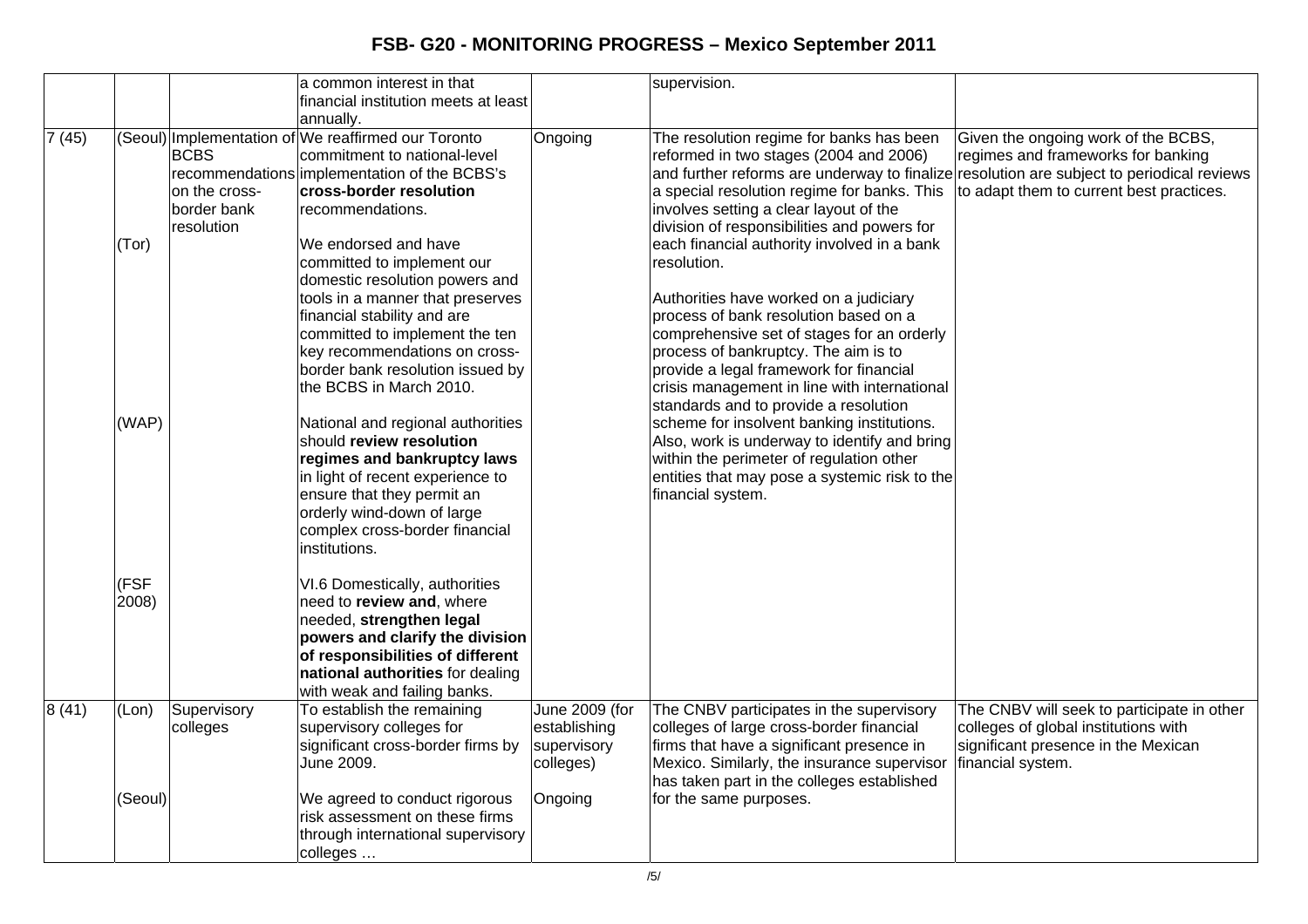| 9(42)            | (FSF<br>2008) | Supervisory<br>exchange of<br>information and<br>coordination   | V.7 To quicken supervisory<br>responsiveness to developments<br>that have a common effect<br>across a number of institutions,<br>supervisory exchange of<br>information and coordination in<br>the development of best practice<br>benchmarks should be improved<br>at both national and<br>international levels. | Ongoing | The law empowers CNBV to exchange<br>information with foreign counterparts based arrangements in line with the development<br>on bilateral MOUs. These MOUs cover<br>banking and securities market activities,<br>allowing the exchange of public and non-<br>public information, surveillance visits, and<br>the provision of technical assistance. The<br>establishment of supervisory colleges, in<br>which Mexico participates, for the largest<br>foreign-owned financial institutions, has<br>helped reinforce this collaboration and is<br>expected to have further improvements.<br>Also, given the mandate under which the<br>Financial Stability Council was created, all<br>financial authorities involved are obliged to<br>disclose information, when needed, to the<br>other financial authorities. | The CNBV will strengthen the cooperation<br>of international best practices.                                                                                             |
|------------------|---------------|-----------------------------------------------------------------|-------------------------------------------------------------------------------------------------------------------------------------------------------------------------------------------------------------------------------------------------------------------------------------------------------------------|---------|-------------------------------------------------------------------------------------------------------------------------------------------------------------------------------------------------------------------------------------------------------------------------------------------------------------------------------------------------------------------------------------------------------------------------------------------------------------------------------------------------------------------------------------------------------------------------------------------------------------------------------------------------------------------------------------------------------------------------------------------------------------------------------------------------------------------|--------------------------------------------------------------------------------------------------------------------------------------------------------------------------|
|                  |               | 10 (New) (Seoul) More effective<br>oversight and<br>supervision | We agreed that supervisors<br>should have strong and<br>unambiguous mandates,<br>sufficient independence to act,<br>appropriate resources, and a full<br>suite of tools and powers to<br>proactively identify and address<br>risks, including regular stress<br>testing and early intervention.                   | Ongoing | The Mexican Congress approved the<br>amendment to the Banking Law in<br>February 2008, whereby most of the<br>regulatory powers of the Ministry of<br>Finance were relocated at the CNBV. Such<br>reform resulted in the establishment of an<br>authority granted with full oversight of<br>banking institutions and issuing the<br>operational regulation.                                                                                                                                                                                                                                                                                                                                                                                                                                                       | Continuously, national supervisors are<br>increasing the intensity of their supervisory<br>practices and reviewing other areas where<br>increased supervision is needed. |
| financial system |               |                                                                 | III. Extending the regulatory perimeter to entities/activities that pose risks to the                                                                                                                                                                                                                             |         |                                                                                                                                                                                                                                                                                                                                                                                                                                                                                                                                                                                                                                                                                                                                                                                                                   |                                                                                                                                                                          |
| 11(27)           | (Lon)         | Review of the<br>regulatory<br>framework                        | We will each review and adapt<br>boundaries of the the boundaries of the regulatory<br>framework to keep pace with<br>developments in the financial<br>system and promote good<br>practices and consistent<br>approaches at an international<br>level.                                                            | Ongoing | The Financial System Stability Council was Based on the assessment works from the<br>established to assess the risks threatening<br>financial stability and ensure that the<br>required policy measures are implemented<br>to mitigate them. The Council may<br>recommend financial authorities to revise<br>and redefine the boundaries of the<br>regulatory framework as needed and to<br>limit the risks arising from the development<br>and further innovations of financial markets<br>to ensure that systemic risks are properly<br>addressed.                                                                                                                                                                                                                                                              | Financial System Stability Council the<br>boundaries review is made on an ongoing<br>basis.                                                                              |
| 12(30)           | (FSF<br>2008) | Supervisory<br>resources and                                    | V.1 Supervisors should see that<br>they have the requisite resources                                                                                                                                                                                                                                              | Ongoing | Financial authorities ensure proper<br>specialization of their personnel to assess                                                                                                                                                                                                                                                                                                                                                                                                                                                                                                                                                                                                                                                                                                                                | Supervisors are required to undergo<br>periodic training to cope with financial                                                                                          |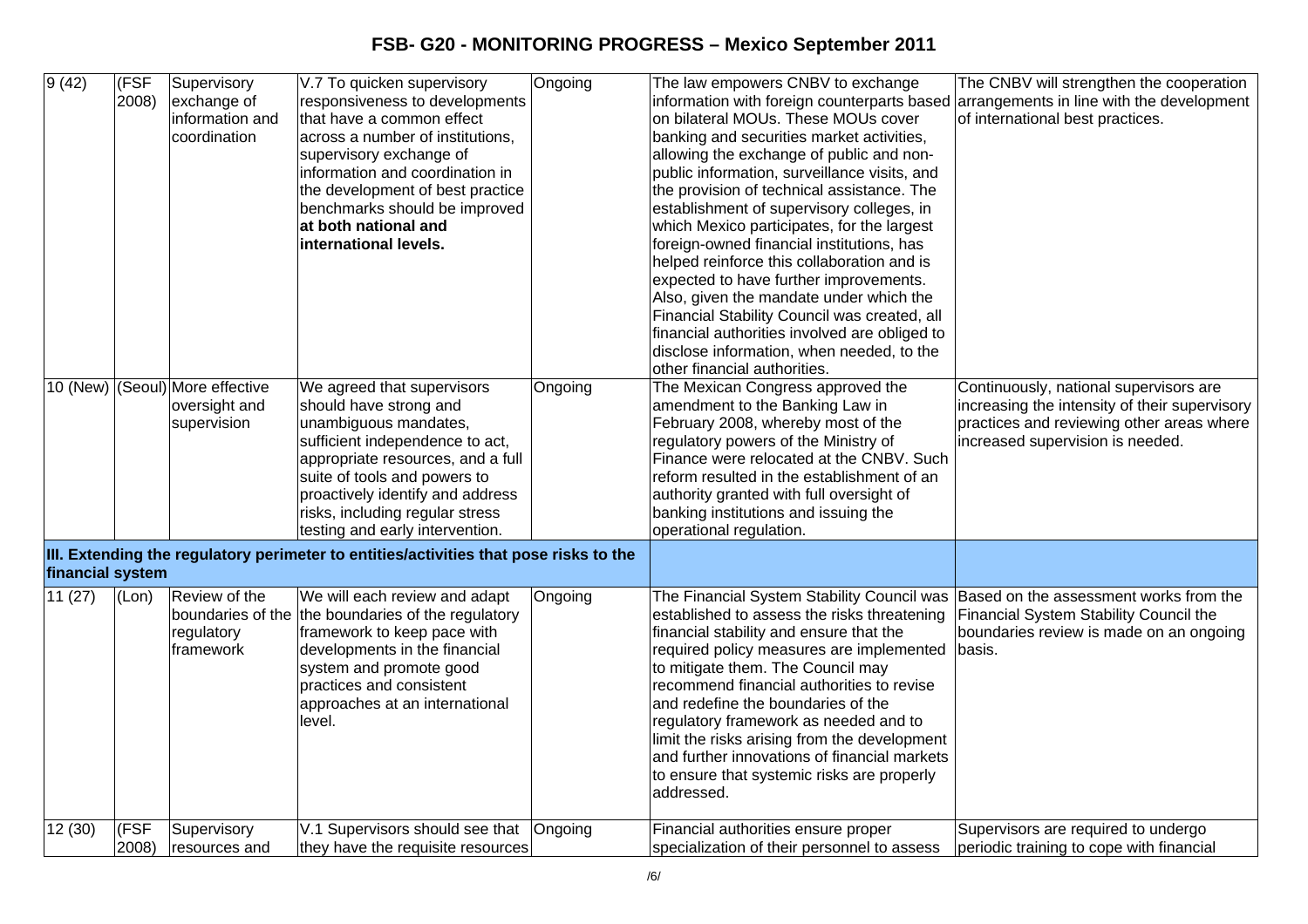|                    |       | expertise to<br>oversee the risks<br>of financial<br>innovation     | and expertise to oversee the<br>risks associated with financial<br>linnovation and to ensure that<br>firms they supervise have the<br>capacity to understand and<br>manage the risks.                                                                                                                                                                                                                                                                                                                                                                                                                                            |          | innovations in financial markets through<br>permanent training. Also, through regular<br>on-site visits, supervisors identify, evaluate,<br>assess and prevent risks and ensure their<br>appropriate mitigation.                                                                                                                                                                 | innovation.                                                                                                                                                                    |
|--------------------|-------|---------------------------------------------------------------------|----------------------------------------------------------------------------------------------------------------------------------------------------------------------------------------------------------------------------------------------------------------------------------------------------------------------------------------------------------------------------------------------------------------------------------------------------------------------------------------------------------------------------------------------------------------------------------------------------------------------------------|----------|----------------------------------------------------------------------------------------------------------------------------------------------------------------------------------------------------------------------------------------------------------------------------------------------------------------------------------------------------------------------------------|--------------------------------------------------------------------------------------------------------------------------------------------------------------------------------|
| <b>Hedge funds</b> |       |                                                                     |                                                                                                                                                                                                                                                                                                                                                                                                                                                                                                                                                                                                                                  |          |                                                                                                                                                                                                                                                                                                                                                                                  |                                                                                                                                                                                |
| 13(33)             | (Lon) | (Seoul) Regulation<br>(including<br>registration) of<br>hedge funds | We also firmly recommitted to<br>work in an internationally<br>consistent and non-<br>discriminatory manner to<br>strengthen regulation and<br>supervision on hedge funds,<br>Hedge funds or their managers<br>will be registered and will be<br>required to disclose appropriate<br>information on an ongoing basis<br>to supervisors or regulators,<br>including on their leverage,<br>necessary for assessment of the<br>systemic risks they pose<br>individually or collectively. Where<br>appropriate registration should<br>be subject to a minimum size.<br>They will be subject to oversight<br>to ensure that they have | End-2009 | Currently, there is not a specific regulatory<br>framework for hedge funding activities and<br>as such, these entities are not legally<br>permitted in Mexico. Going forward,<br>financial authorities are working on the<br>regulatory framework for enabling their<br>operation, including their registration and<br>supervision, accordingly with international<br>standards. | Financial authorities are monitoring the<br>development of international regulatory<br>standards and will assess the need to<br>enhance the regulatory perimeter if<br>needed. |
|                    |       |                                                                     | adequate risk management.                                                                                                                                                                                                                                                                                                                                                                                                                                                                                                                                                                                                        |          |                                                                                                                                                                                                                                                                                                                                                                                  |                                                                                                                                                                                |
| 14 (34)            | (Lon) | Effective<br>oversight of<br>cross-border<br>funds                  | We ask the FSB to develop<br>mechanisms for cooperation and<br>information sharing between<br>relevant authorities in order to<br>ensure effective oversight is<br>maintained when a fund is<br>located in a different jurisdiction<br>from the manager. We will,<br>cooperating through the FSB,<br>develop measures that<br>implement these principles by<br>the end of 2009.                                                                                                                                                                                                                                                  | End-2009 | (see #13)                                                                                                                                                                                                                                                                                                                                                                        | (see #13)                                                                                                                                                                      |
| 15(35)             | (Lon) | Effective<br>management of                                          | Supervisors should require that<br>institutions which have hedge<br>counter-party risk funds as their counterparties                                                                                                                                                                                                                                                                                                                                                                                                                                                                                                             | Ongoing  | Banking capital regulation is supported by<br>risk based assessment and establishes<br>increased capital requirements for                                                                                                                                                                                                                                                        | Financial authorities will assess the need<br>to enhance the regulatory perimeter where<br>needed.                                                                             |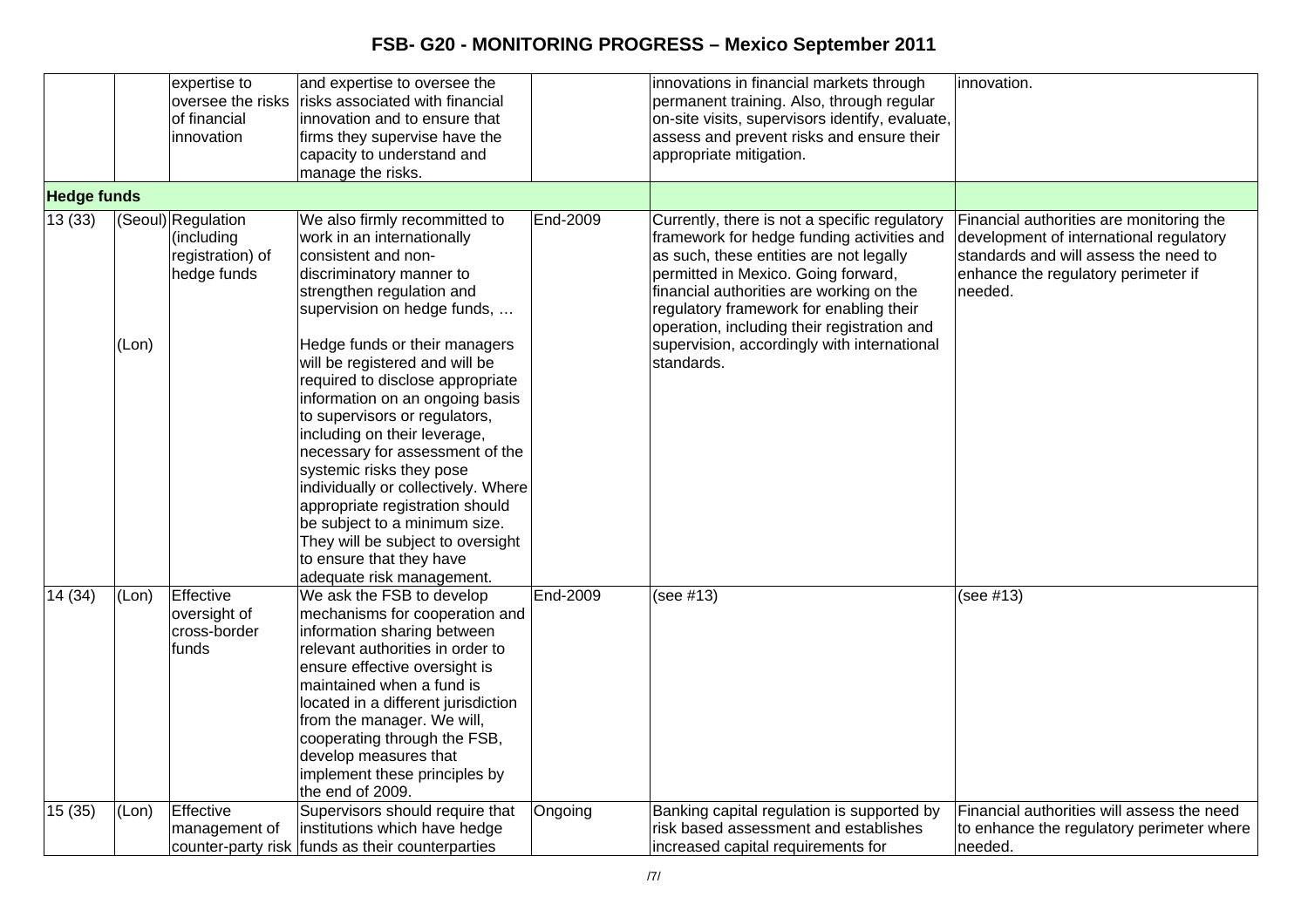| 16(36)         | (FSF<br>2008)     | associated with<br>hedge funds<br>Guidance on the<br>management of<br>exposures to<br>leveraged                                                                                                      | have effective risk management,<br>including mechanisms to monitor<br>the funds' leverage and set limits<br>for single counterparty<br>exposures.<br>II.17 Supervisors will strengthen<br>their existing guidance on the<br>management of exposures to<br>leveraged counterparties                                                                                               | Ongoing     | counterparty risk. In addition, banking<br>regulation sets exposure limits on single<br>counterparties.<br>The regulatory framework establishes limits The CNBV is strengthening the regulatory<br>on the exposure of banking institutions to<br>their counterparties. Additionally,<br>supervisors monitor risks associated with                                                                                                                                                                                                                                                                                | framework for capital adequacy and credit<br>risks based on Basel II, Pillar 1.                                                                                                                                                                                                                                                                                                                                                                                                                                                                                                       |
|----------------|-------------------|------------------------------------------------------------------------------------------------------------------------------------------------------------------------------------------------------|----------------------------------------------------------------------------------------------------------------------------------------------------------------------------------------------------------------------------------------------------------------------------------------------------------------------------------------------------------------------------------|-------------|------------------------------------------------------------------------------------------------------------------------------------------------------------------------------------------------------------------------------------------------------------------------------------------------------------------------------------------------------------------------------------------------------------------------------------------------------------------------------------------------------------------------------------------------------------------------------------------------------------------|---------------------------------------------------------------------------------------------------------------------------------------------------------------------------------------------------------------------------------------------------------------------------------------------------------------------------------------------------------------------------------------------------------------------------------------------------------------------------------------------------------------------------------------------------------------------------------------|
|                |                   | counterparties                                                                                                                                                                                       |                                                                                                                                                                                                                                                                                                                                                                                  |             | bank's main counterparties and<br>continuously analyze risks associated with<br>leveraged counterparties.                                                                                                                                                                                                                                                                                                                                                                                                                                                                                                        |                                                                                                                                                                                                                                                                                                                                                                                                                                                                                                                                                                                       |
| Securitisation |                   |                                                                                                                                                                                                      |                                                                                                                                                                                                                                                                                                                                                                                  |             |                                                                                                                                                                                                                                                                                                                                                                                                                                                                                                                                                                                                                  |                                                                                                                                                                                                                                                                                                                                                                                                                                                                                                                                                                                       |
| 17(50)         | $ $ (FSB<br>2009) | <b>BCBS/IOSCO</b><br>measures for<br>securitisation                                                                                                                                                  | Implementation of During 2010, supervisors and<br>regulators will:<br>implement the measures<br>$\bullet$<br>decided by the Basel<br>Committee to strengthen the<br>capital requirement of<br>securitisation and establish<br>clear rules for banks'<br>management and<br>disclosure;<br>implement IOSCO's<br>proposals to strengthen<br>practices in securitisation<br>markets. | During 2010 | The regulatory agenda includes further<br>improvements to the securitization scheme<br>and enhancements to transparency and<br>disclosure, as well as sounder practices for securitization and re-securitizations will be<br>risk management, and improved liquidity of<br>markets. The proposal would be addressed<br>to reduce the complexity of financial<br>products, increase the transparency<br>requirements and the alignment of<br>incentives among market participants.                                                                                                                                | Within the implementation process for the<br>Basel III framework in January 2012,<br>strengthened capital requirements for<br>established.<br>The CNBV is conducting on-site visits to<br>review whether there is a reasonable basis<br>for the recommendation and sale of<br>complex instruments to retail clients and<br>the purchase of such instruments on behalf<br>of them in discretionary accounts.                                                                                                                                                                           |
| 18 (51,<br>52) | (Lon)<br>(Pitts)  | Improvement in<br>the risk<br>management of<br>securitisation,<br>including<br>retainment of a<br>part of the risk of<br>the underlying<br>assets by<br>securitisation<br>sponsors or<br>originators | The BCBS and authorities<br>should take forward work on<br>improving incentives for risk<br>management of securitisation,<br>including considering due<br>diligence and quantitative<br>retention requirements by 2010.<br>Securitization sponsors or<br>originators should retain a part of<br>the risk of the underlying assets,<br>thus encouraging them to act<br>prudently. | By 2010     | In June 2009, the CNBV established the<br>transparency rules for the issuance of debt<br>securities instruments of financial entities.<br>Also, it has taken further steps towards the<br>strengthening of prudential standards for:<br>• The development of a regulatory<br>framework for structured notes and the<br>compliance of due diligence processes<br>for sophisticated products;<br>Modifications to the VaR methodology<br>and the inclusion of a credit quality<br>index.<br>Strengthening of preventive measures<br>for risk management.<br>On-site authorization processes on risk<br>management. | The CNBV will amend the operational<br>regulation for banking institutions to<br>strengthen securitizations disclosure of the<br>underlying assets and promoting risk<br>assessment. Also, the CNBV is planning to<br>include rules for due diligence processes<br>and quantitative retention requirements for<br>securitizations. Special emphasis is given<br>to re-securitizations. Such improvements<br>to the operational regulation will not require<br>approval under the legislative process and<br>will take place within the existing regulatory<br>and supervisory powers. |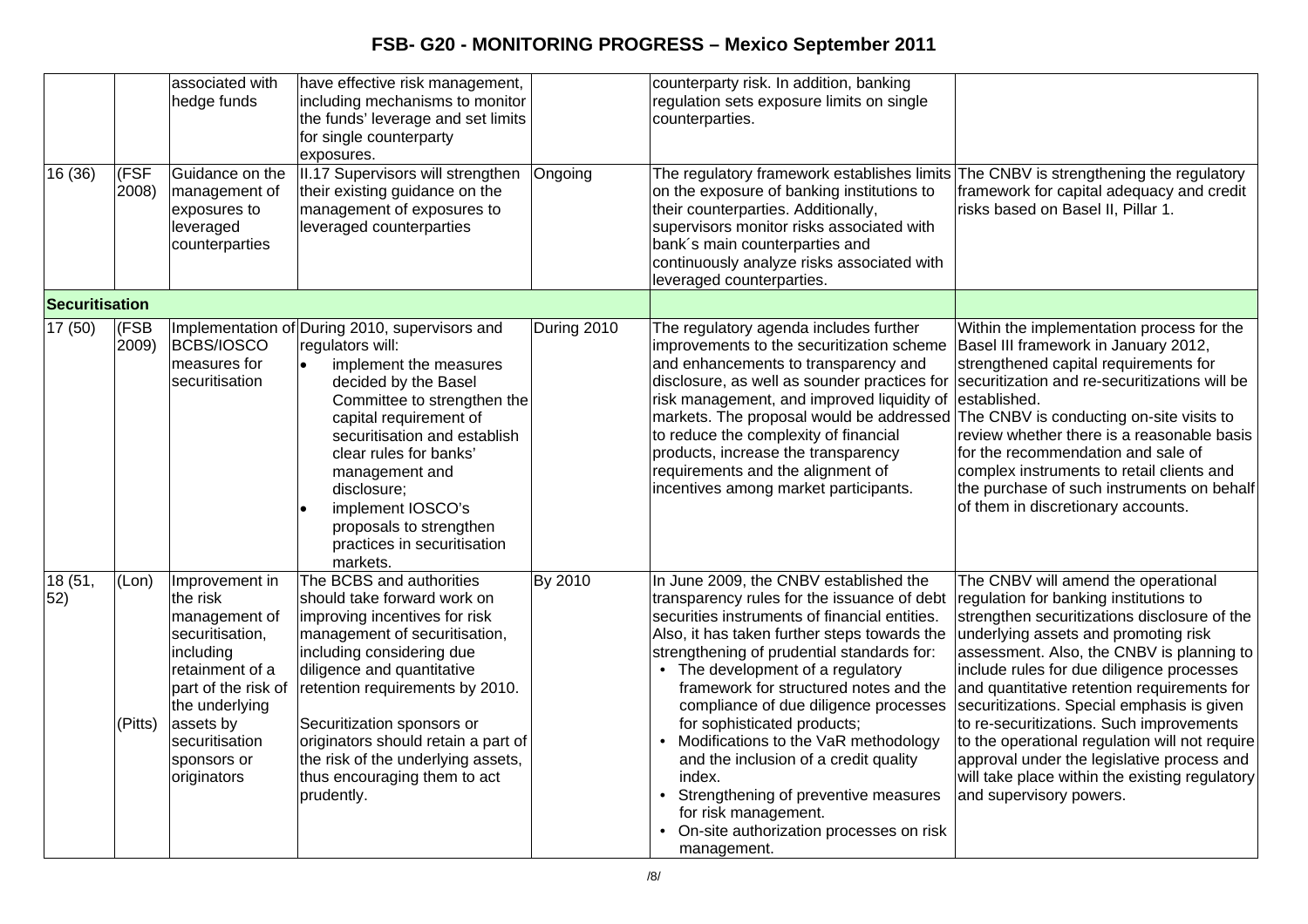| 19(10)         | (FSF<br>2008) | Strengthening of<br>regulatory and<br>capital framework<br>for monolines                                                                                                                                                                                | II.8 Insurance supervisors should Ongoing<br>strengthen the regulatory and<br>capital framework for monoline<br>insurers in relation to structured<br>credit.                                                                                                                                                                                                                                                                                                                                                                                                                 |                              | Monoliners in Mexico are not allowed to<br>engage on structured credit activities. As a<br>result, during the crisis these entities did<br>not face solvency problems and neither are<br>signs that indicate potential problems.                                                                                                                                                                                                                                                                                                                                                                                                                                                                                                          | No further changes are expected to the<br>capital requirement for monoliners, due to<br>their stable position and their restriction to<br>issue structured credit instruments.                                                                                                                                                                                          |
|----------------|---------------|---------------------------------------------------------------------------------------------------------------------------------------------------------------------------------------------------------------------------------------------------------|-------------------------------------------------------------------------------------------------------------------------------------------------------------------------------------------------------------------------------------------------------------------------------------------------------------------------------------------------------------------------------------------------------------------------------------------------------------------------------------------------------------------------------------------------------------------------------|------------------------------|-------------------------------------------------------------------------------------------------------------------------------------------------------------------------------------------------------------------------------------------------------------------------------------------------------------------------------------------------------------------------------------------------------------------------------------------------------------------------------------------------------------------------------------------------------------------------------------------------------------------------------------------------------------------------------------------------------------------------------------------|-------------------------------------------------------------------------------------------------------------------------------------------------------------------------------------------------------------------------------------------------------------------------------------------------------------------------------------------------------------------------|
| 20(54)         | (FSF<br>2008) | Strengthening of<br>supervisory<br>requirements or<br>best practices fir<br>investment in<br>structured<br>products                                                                                                                                     | II.18 Regulators of institutional<br>investors should strengthen the<br>requirements or best practices<br>for firms' processes for<br>investment in structured<br>products.                                                                                                                                                                                                                                                                                                                                                                                                   | Ongoing                      | The Securities Market Law prevents on a<br>series of aspects which securitizations<br>should comply with. As such, it requires<br>enhanced levels of transparency on the<br>underlying instruments. Financial<br>authorities are constantly reviewing and<br>monitoring that these requirements keep<br>the pace with international best practices.                                                                                                                                                                                                                                                                                                                                                                                       | The CNBV plans to include in the<br>regulation specific requirements on due<br>diligence procedures applicable to fund<br>managers when purchasing complex<br>instruments. Also, the CNBV plans to issue<br>new regulation regarding business conduct<br>rules in relation the offering of investment<br>services.                                                      |
| 21(14)         | (FSF<br>2008) | Enhanced<br>disclosure of<br>securitised<br>products                                                                                                                                                                                                    | III.10-III.13 Securities market<br>regulators should work with<br>market participants to expand<br>information on securitised<br>products and their underlying<br>assets.                                                                                                                                                                                                                                                                                                                                                                                                     | Ongoing                      | On September 2008, the regulatory<br>framework was amended to include<br>disclosure guidance on securitizations<br>prospectus. Additionally it was established<br>that annual, quarterly and monthly reports<br>should integrate sufficient information of the transparency.<br>securitization underlying assets.                                                                                                                                                                                                                                                                                                                                                                                                                         | Financial authorities are constantly<br>evaluating the perimeter of the regulatory<br>framework, following international<br>recommendations on structured products<br>disclosure to promote increased levels of                                                                                                                                                         |
|                |               | IV. Improving OTC derivatives markets                                                                                                                                                                                                                   |                                                                                                                                                                                                                                                                                                                                                                                                                                                                                                                                                                               |                              |                                                                                                                                                                                                                                                                                                                                                                                                                                                                                                                                                                                                                                                                                                                                           |                                                                                                                                                                                                                                                                                                                                                                         |
| 22 (17,<br>18) | (Pitts)       | (Seoul) Reforming OTC<br>derivative<br>markets,<br>including the<br>standardisation of<br>CDS markets<br>(e.g. CCP); and<br>trading of all<br>standardized<br><b>OTC</b> derivatives<br>on exchanges,<br>clearing and<br>trade repository<br>reporting. | We endorsed the FSB's<br>recommendations for<br>implementing our previous<br>commitments in an<br>finternationally consistent<br>manner, recognizing the<br>importance of a level playing<br>field.<br>All standardized OTC derivative<br>contracts should be traded on<br>exchanges or electronic trading<br>platforms, where appropriate,<br>and cleared through central<br>counterparties by end-2012 at<br>the latest. OTC derivative<br>contracts should be reported to<br>trade repositories. Non-centrally<br>cleared contracts should be<br>subject to higher capital | By end-2012 at<br>the latest | Work is underway to assess OTC<br>derivative contracts subject for<br>standardization and their feasibility for<br>trading on a regulated exchange or a<br>regulated trading platform, as well as for<br>being centrally cleared and settled through<br>a CCP.<br>According to data from the central bank,<br>most commonly negotiated OTC derivative<br>contracts are interest rate swaps, between<br>domestic financial institutions and foreign<br>financial institutions as counterparties.<br>These contracts are traded with basic ISDA<br>standards, which may facilitate their<br>standardization. However, financial<br>authorities are continuing to examine<br>whether other type of contracts should also<br>be standardized. | Financial authorities are evaluating the<br>regulatory proposals assessed by other<br>countries to better address these reforms.<br>In order to implement the OTC derivatives<br>markets reform in a timely and more<br>effective way, financial authorities are<br>evaluating the possible creation of a new<br>Law on Derivatives Markets in the<br>following months. |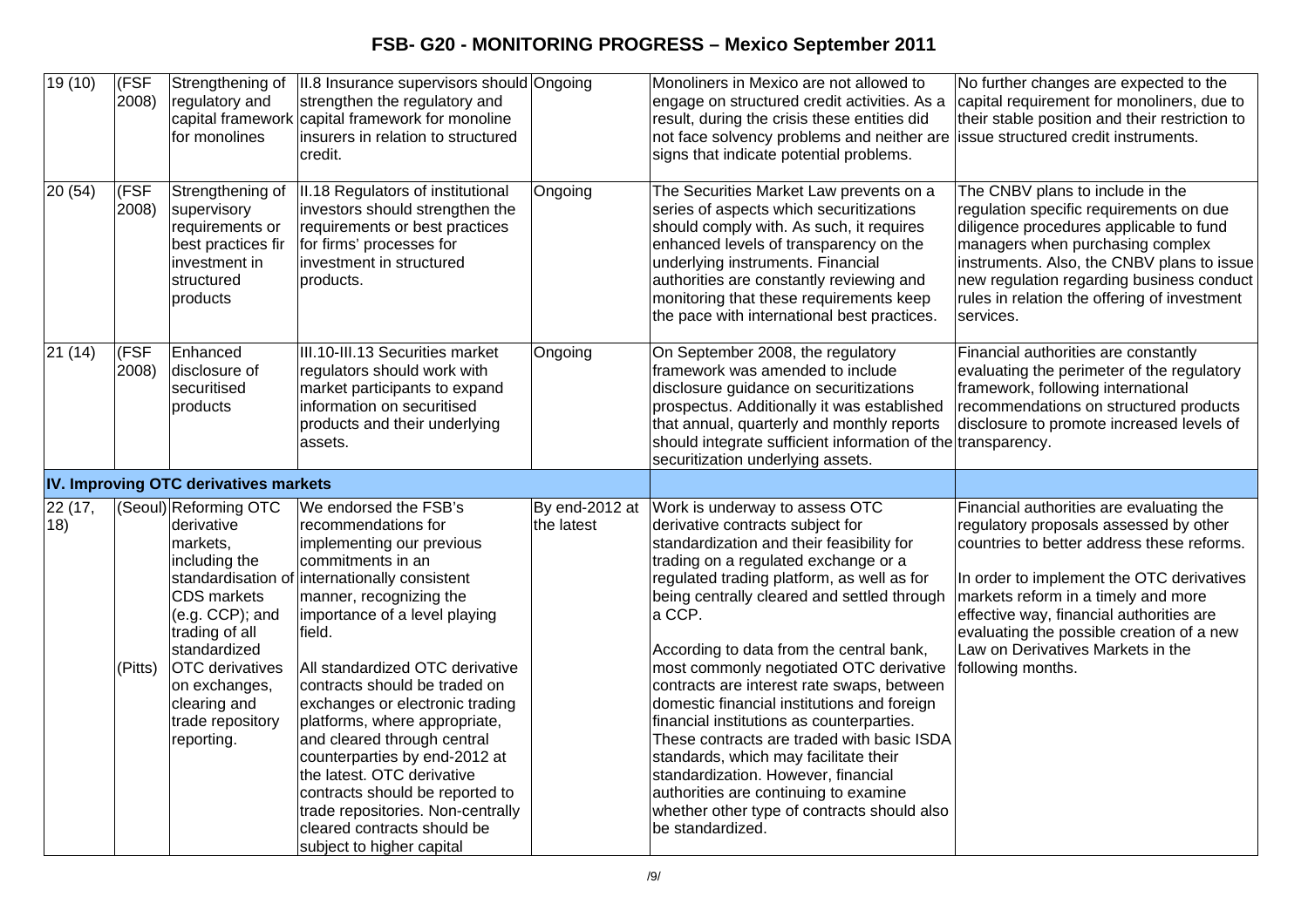|        | (Lon)                |                                                                                          | requirements.<br>We will promote the<br>standardization and resilience of<br>credit derivatives markets, in<br>particular through the<br>establishment of central clearing<br>counterparties subject to<br>effective regulation and<br>supervision. We call on the<br>industry to develop an action<br>plan on standardisation by<br>autumn 2009. |         | Finally, there is a project to create a trade<br>derivatives repository. Currently, financial<br>authorities and market participants are<br>evaluating the most effective way to<br>implement this project.<br>The amendment to the Securities Market<br>Law in 2009, establishes that securities<br>issuers must inform the CNBV and to the<br>stock market authorities their exposure on<br>financial derivative instruments, including,<br>the underlying assets, the notional or<br>reference value and the terms of payment<br>for such exposure at the time of information<br>disclosure. Also, issuers must detail<br>possible contingencies and their impact to<br>the financial position. |                                                                                                                                                                                                                                                                                                                  |
|--------|----------------------|------------------------------------------------------------------------------------------|---------------------------------------------------------------------------------------------------------------------------------------------------------------------------------------------------------------------------------------------------------------------------------------------------------------------------------------------------|---------|----------------------------------------------------------------------------------------------------------------------------------------------------------------------------------------------------------------------------------------------------------------------------------------------------------------------------------------------------------------------------------------------------------------------------------------------------------------------------------------------------------------------------------------------------------------------------------------------------------------------------------------------------------------------------------------------------|------------------------------------------------------------------------------------------------------------------------------------------------------------------------------------------------------------------------------------------------------------------------------------------------------------------|
|        |                      |                                                                                          | V. Developing macro-prudential frameworks and tools                                                                                                                                                                                                                                                                                               |         |                                                                                                                                                                                                                                                                                                                                                                                                                                                                                                                                                                                                                                                                                                    |                                                                                                                                                                                                                                                                                                                  |
| 23(25) | $\overline{L}$ (Lon) | Amendment of<br>regulatory<br>systems to take<br>account of<br>macro-prudential<br>risks | Amend our regulatory systems to Ongoing<br>ensure authorities are able to<br>identify and take account of<br>macro-prudential risks across the<br>financial system including in the<br>case of regulated banks, shadow<br>banks and private pools of<br>capital to limit the build up of<br>systemic risk.                                        |         | established by presidential decree (July 28,<br>2010) to identify risks that may disrupt the<br>functioning of the financial system, assess<br>the macro prudential policies to mitigate<br>their impact and identify the vulnerabilities<br>of the financial system and the economy<br>that may eventually have a significant<br>impact on the development of the financial<br>system.<br>Accordingly, the Financial System Stability<br>Council is comprised by the financial<br>authorities and supported by working<br>groups developed to conduct periodical<br>analysis and research and to identify best<br>practices.                                                                      | The Financial System Stability Council was The Financial System Stability Council has<br>the mandate to monitor continuously the<br>development of quantitative and qualitative<br>indicators to identify potential systemic<br>risks.                                                                           |
| 24(26) | (Lon)                | Powers for<br>gathering<br>relevant<br>information by<br>national<br>regulators          | Ensure that national regulators<br>possess the powers for gathering<br>relevant information on all<br>material financial institutions,<br>markets and instruments in order<br>to assess the potential for failure<br>or severe stress to contribute to<br>systemic risk. This will be done                                                        | Ongoing | In accordance to their respective<br>mandates, financial authorities participating<br>in the Financial System Stability Council<br>have sufficient powers for obtaining the<br>required information from their regulated /<br>supervised institutions, markets and<br>instruments.                                                                                                                                                                                                                                                                                                                                                                                                                 | The Financial System Stability Council will<br>evaluate continuously that the information<br>provided by the market is sufficient to<br>identify potential systemic risks. In<br>addition, the Committee will follow the<br>developments and best practices at an<br>international level to achieve consistency. |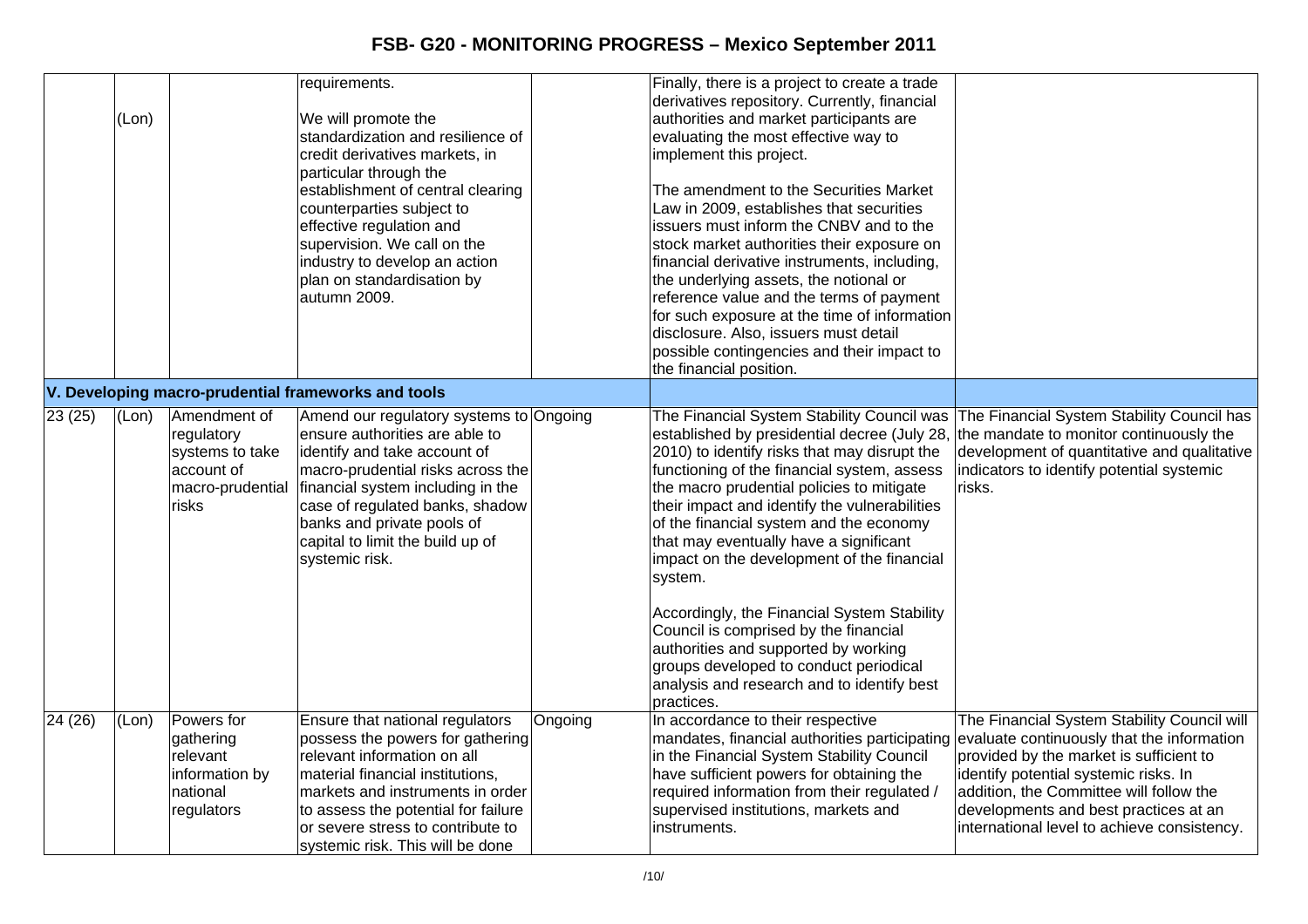|         |               |                                                                        | in close coordination at<br>international level in order to<br>achieve as much consistency as<br>possible across jurisdictions.                                                                                                                                                                                                                                                                                                                                                                   |                         |                                                                                                                                                                                                                                                                                                                                                                                                                                                                                                                                                                                                                                                                                                                     |                                                                                                                                           |
|---------|---------------|------------------------------------------------------------------------|---------------------------------------------------------------------------------------------------------------------------------------------------------------------------------------------------------------------------------------------------------------------------------------------------------------------------------------------------------------------------------------------------------------------------------------------------------------------------------------------------|-------------------------|---------------------------------------------------------------------------------------------------------------------------------------------------------------------------------------------------------------------------------------------------------------------------------------------------------------------------------------------------------------------------------------------------------------------------------------------------------------------------------------------------------------------------------------------------------------------------------------------------------------------------------------------------------------------------------------------------------------------|-------------------------------------------------------------------------------------------------------------------------------------------|
| 25(28)  | (FSF<br>2009) | Use of macro-<br>prudential tools                                      | 3.1 Authorities should use<br>quantitative indicators and/or<br>constraints on leverage and<br>margins as macro-prudential<br>tools for supervisory purposes.<br>Authorities should use<br>quantitative indicators of<br>leverage as guides for policy,<br>both at the institution-specific<br>and at the macro-prudential<br>(system-wide) level Authorities<br>should review enforcing<br>minimum initial margins and<br>haircuts for OTC derivatives and<br>securities financing transactions. | End-2009 and<br>ongoing | There is work ongoing within the Financial<br>System Stability Council to design metrics<br>and quantitative indicators (including a<br>simple, non-risk based leverage measure)<br>to identify systemic risks. Such works<br>include the assessment of micro and macro<br>prudential indicators to identify and to<br>assess risks building up across the<br>financial system.                                                                                                                                                                                                                                                                                                                                     | Works in the Financial System Stability<br>Council will be enhanced once the BCBS<br>defines the standards for liquidity and<br>leverage. |
| 26 (29) |               | (WAP) Monitoring of<br>asset price<br>changes                          | Authorities should monitor<br>substantial changes in asset<br>prices and their implications for<br>the macro economy and the<br>financial system.                                                                                                                                                                                                                                                                                                                                                 | Ongoing                 | The Financial System Stability Council is<br>working on the development of macro<br>prudential indicators to monitor the<br>evolution of asset prices and their<br>implications.                                                                                                                                                                                                                                                                                                                                                                                                                                                                                                                                    | Further enhancements to macro-prudential<br>tools to identify relevant changes in asset<br>prices.                                        |
| 27(32)  | (FSF<br>2008) | Improved<br>cooperation<br>between<br>supervisors and<br>central banks | V.8 Supervisors and central<br>banks should improve<br>cooperation and the exchange of<br>information including in the<br>assessment of financial stability<br>risks. The exchange of<br>information should be rapid<br>during periods of market strain.                                                                                                                                                                                                                                          | Ongoing                 | With the establishment of the Financial<br>System Stability Council, the authorities<br>strengthened the information exchange<br>mechanisms implemented to identify ex<br>ante the vulnerabilities affecting financial<br>stability and also to ensure that during<br>stress periods, the required information<br>flows expeditiously.<br>Other cooperation mechanisms include:<br>. On October, 2008, the CNBV and the<br>Central Bank signed a MoU for<br>information exchange and joint on-site<br>inspections.<br>• The National Insurance and Sureties<br>Commission (CNSF) and the IAIS<br>signed an information exchange<br>agreement (Multilateral Memorandum of<br>Understanding, MMoU), additionally, the | Further steps include enhancing the cross-<br>border information exchange mechanisms<br>with other national authorities.                  |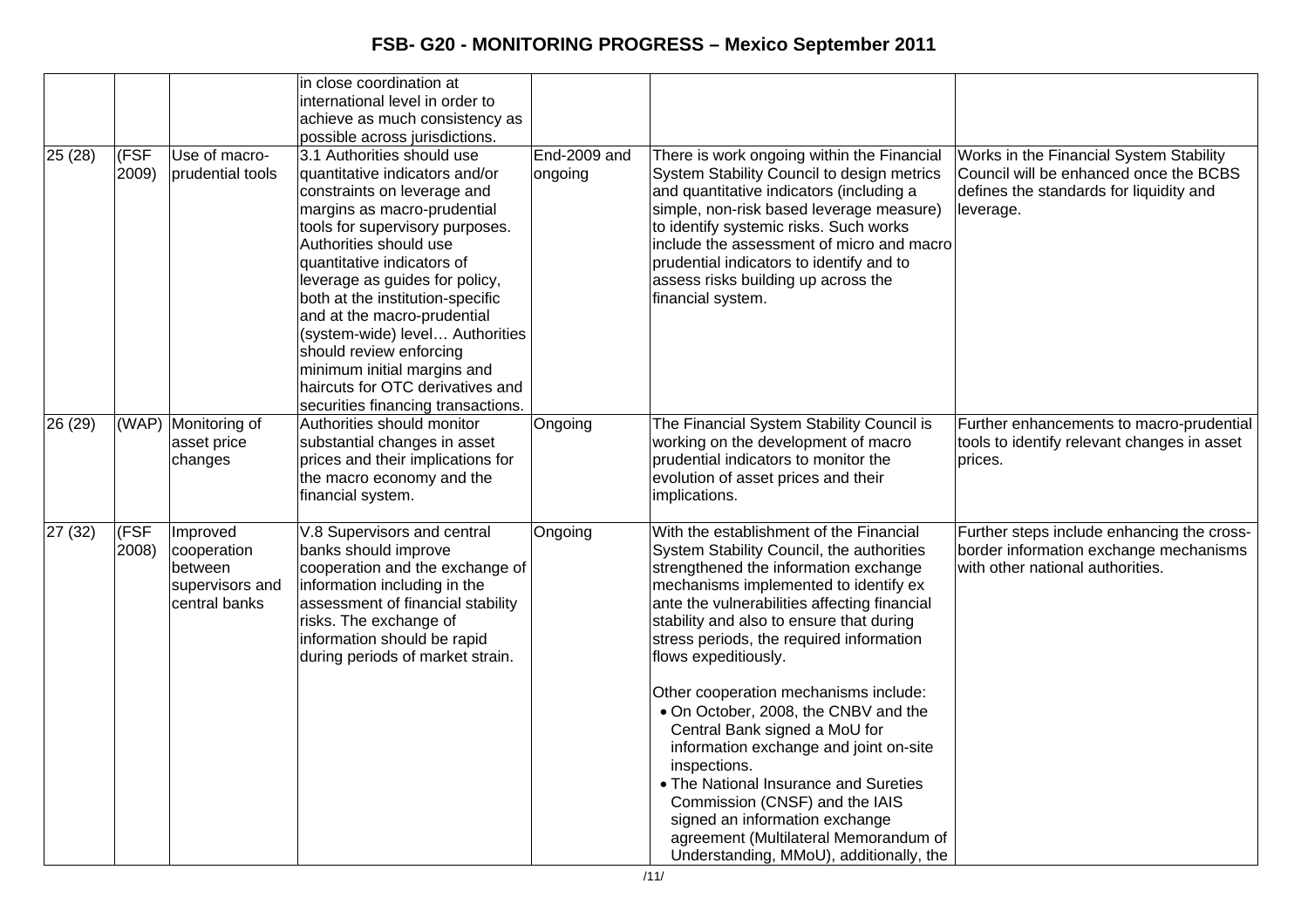|         |                      |                                                                                                               |                                                                                                                                                                                                                                                                                                          |          | CNSF signed this year MoUs with other<br>national authorities and is negotiating<br>other MoUs for this purpose.<br>The CNBV has established bilateral                                                                                                                                                                                                          |                                                                                                                                                                                                                                                     |
|---------|----------------------|---------------------------------------------------------------------------------------------------------------|----------------------------------------------------------------------------------------------------------------------------------------------------------------------------------------------------------------------------------------------------------------------------------------------------------|----------|-----------------------------------------------------------------------------------------------------------------------------------------------------------------------------------------------------------------------------------------------------------------------------------------------------------------------------------------------------------------|-----------------------------------------------------------------------------------------------------------------------------------------------------------------------------------------------------------------------------------------------------|
|         |                      |                                                                                                               |                                                                                                                                                                                                                                                                                                          |          | information exchange mechanisms with<br>other national supervisors.                                                                                                                                                                                                                                                                                             |                                                                                                                                                                                                                                                     |
|         |                      | <b>VI. Strengthening accounting standards</b>                                                                 |                                                                                                                                                                                                                                                                                                          |          |                                                                                                                                                                                                                                                                                                                                                                 |                                                                                                                                                                                                                                                     |
| 28 (11) |                      | (WAP) Consistent<br>application of<br>high-quality<br>accounting<br>standards                                 | Regulators, supervisors, and<br>accounting standard setters, as<br>appropriate, should work with<br>each other and the private sector<br>on an ongoing basis to ensure<br>consistent application and<br>enforcement of high-quality<br>accounting standards.                                             | Ongoing  | Effective on January 1, 2012, all listed<br>companies will be required to present their<br>financial information accordingly to IFRS,<br>as issued by the IASB, however, early<br>implementation is allowed.<br>Financial authorities are monitoring the<br>development of international accounting<br>standards and have submitted comments<br>when necessary. | With respect to the banking sector,<br>financial authorities will evaluate the best<br>alternative to incorporate the high quality<br>standards into the regulatory framework<br>once the international accounting standard<br>setters define them. |
|         |                      | 29 (New) (Seoul) Convergence of<br>accounting<br>standards                                                    | We re-emphasized the<br>importance we place on<br>achieving a single set of<br>improved high quality global<br>accounting standards and called<br>on the International Accounting<br>Standards Board and the<br><b>Financial Accounting Standards</b><br>Board to complete their<br>convergence project. | End-2011 | Given Mexico will comply with IASB<br>standards by 2012, authorities will continue progress of the IASB and FASB<br>to monitor the evolution of IASB standards<br>to comply with them after the convergence<br>project is completed.                                                                                                                            | Financial authorities will monitor the<br>convergence project.                                                                                                                                                                                      |
| 30(12)  | <b>IFSF</b><br>2009) | The use of<br>valuation<br>reserves or<br>adjustments by<br>accounting<br>standard setters<br>and supervisors | 3.4 Accounting standard setters<br>and prudential supervisors<br>should examine the use of<br>valuation reserves or<br>adjustments for fair valued<br>financial instruments when data<br>or modelling needed to support<br>their valuation is weak.                                                      | End-2009 | Current accounting rules require financial<br>institutions to adapt fair value on some<br>trading book activities. Financial authorities<br>are following the development of<br>international accounting standards in this<br>respect.                                                                                                                          | Once the high quality standards are<br>defined, financial authorities will evaluate<br>the best manner to incorporate them into<br>the regulatory framework.                                                                                        |
| 31(13)  | (FSF<br>2009)        | Dampening of<br>dynamics<br>associated with<br>FVA.                                                           | 3.5 Accounting standard setters<br>and prudential supervisors<br>should examine possible<br>changes to relevant standards to<br>dampen adverse dynamics<br>potentially associated with fair<br>value accounting. Possible ways                                                                           | End-2009 | Financial authorities are following the<br>development of international accounting<br>standards in this respect.                                                                                                                                                                                                                                                | Once the international accounting<br>standards on FVA are defined, financial<br>authorities will evaluate the best manner to<br>incorporate them into the regulatory<br>framework.                                                                  |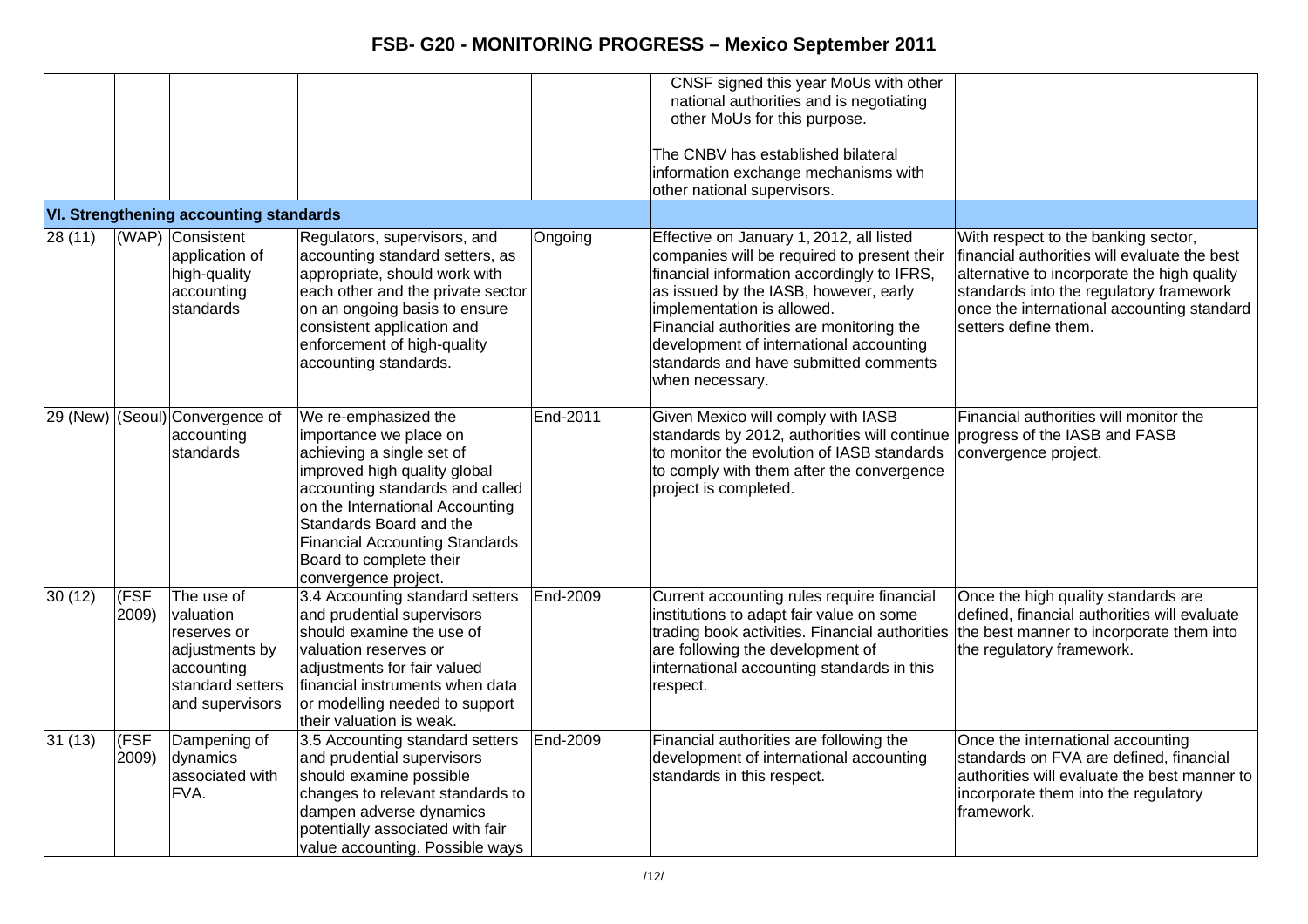| standards.         |       |                                                                                                                                                                                                                                                                                     | to reduce this potential impact<br>include the following: (1)<br>Enhancing the accounting model<br>so that the use of fair value<br>accounting is carefully examined<br>for financial instruments of credit<br>intermediaries; (ii) Transfers<br>between financial asset<br>categories; (iii) Simplifying hedge<br>accounting requirements.<br>VII. Strengthening adherence to international supervisory and regulatory                                                                                                                                                                                                                                    |         |                                                                                                                                                                                                                                                                                                                                                                                                                                                                                                                                                                                                                                                                                                                                                                                                                                                                                                                                                                                                                                                                                                                                                                                                                                                                  |                                                                                                                                                                                                                                                                                                                                                                                                                                                                                                                                                                                                                                                                     |
|--------------------|-------|-------------------------------------------------------------------------------------------------------------------------------------------------------------------------------------------------------------------------------------------------------------------------------------|------------------------------------------------------------------------------------------------------------------------------------------------------------------------------------------------------------------------------------------------------------------------------------------------------------------------------------------------------------------------------------------------------------------------------------------------------------------------------------------------------------------------------------------------------------------------------------------------------------------------------------------------------------|---------|------------------------------------------------------------------------------------------------------------------------------------------------------------------------------------------------------------------------------------------------------------------------------------------------------------------------------------------------------------------------------------------------------------------------------------------------------------------------------------------------------------------------------------------------------------------------------------------------------------------------------------------------------------------------------------------------------------------------------------------------------------------------------------------------------------------------------------------------------------------------------------------------------------------------------------------------------------------------------------------------------------------------------------------------------------------------------------------------------------------------------------------------------------------------------------------------------------------------------------------------------------------|---------------------------------------------------------------------------------------------------------------------------------------------------------------------------------------------------------------------------------------------------------------------------------------------------------------------------------------------------------------------------------------------------------------------------------------------------------------------------------------------------------------------------------------------------------------------------------------------------------------------------------------------------------------------|
| 32 (21,<br>22, 23) | (Lon) | Adherence to<br>international<br>prudential<br>regulatory and<br>supervisory<br>standards, as<br>well as agreeing<br><b>FSB</b> periodic<br>peer reviews<br>(Note) Please try<br>to prioritise any<br>major initiatives<br>conducted<br>specifically in<br>(WAP) your jurisdiction. | We are committed to<br>strengthened adherence to<br>international prudential<br>regulatory and supervisory<br>standards.<br>FSB members commit to pursue<br>to undergo FSAP/ the maintenance of financial<br>stability, enhance the openness<br>and transparency of the financial<br>sector, implement international<br>financial standards, and agree to<br>undergo periodic peer reviews,<br>using among other evidence IMF<br>/ World Bank FSAP reports.<br>All G20 members commit to<br>undertake a Financial Sector<br>Assessment Program (FSAP)<br>report and support the<br>transparent assessment of<br>countries' national regulatory<br>systems. | Ongoing | As a member of FATF, Mexico has adopted While the AML/CFT regulatory framework<br>the recommendations to its regulatory<br>framework. However, since the revaluation<br>of FATF to Mexico during 2008, the<br>authorities are currently amending diverse<br>regulations to increase its compliance to<br>international standards.<br>In this respect, financial authorities are<br>undertaking a comprehensive reform to the<br>AML/CFT regulatory framework to enhance the legal framework are required.<br>prevention of illicit transactions. Such<br>reform includes the standardization of<br>AML/CFT frameworks for different financial<br>entities and prevents regulatory arbitrage<br>from undertaking similar activities.<br>On July 28 2010, the President of Mexico<br>signed the decree for the establishment of<br>the Financial System Stability Council. The<br>Council is led by the Minister of Finance<br>and includes the participation of the heads<br>of the financial authorities.<br>The peer review process for Mexico was<br>concluded in September 2010.<br>The Mexican Financial System has<br>undergone the FSAP process twice, first<br>time on 2000 and then on 2006. The results<br>from the IMF/WB reviews were made<br>public. | has been implemented for most financial<br>entities, during 2011 the authorities plan to<br>complete the list. Remaining entities<br>include mutual funds and other regional<br>and small sized saving and loans.<br>During 2011, the new methodology is<br>planned to be implemented on an<br>institutional basis for which no changes to<br>Authorities will continue evaluating<br>developments of international financial<br>standards to maintain financial stability,<br>enhanced openness and transparency in<br>the financial sector.<br>The IMF / World Bank conduct regular<br>visits as a follow up on the progress of the<br>financial system policies. |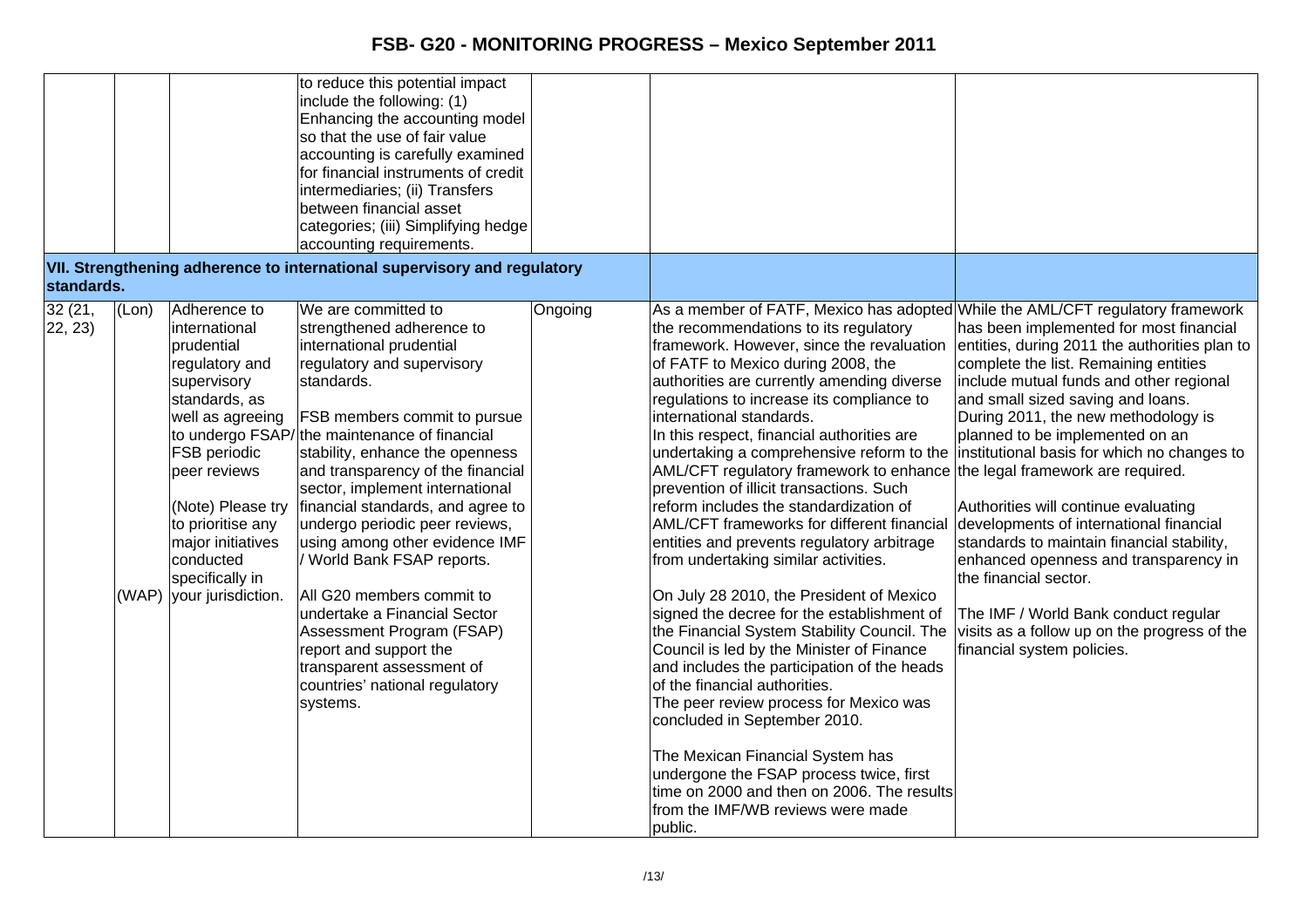| Reforming compensation practices to support financial stability |                         |                                                 |                                                                                                                                                                                                                                                                                                                                                                                                                                                                                                                                                                                                                                                                                                                                                                                                                        |          |                                                                                                                                                                                                                                                                                                                                                                                                                                                                                                                                                                             |                                                                                                                                                 |
|-----------------------------------------------------------------|-------------------------|-------------------------------------------------|------------------------------------------------------------------------------------------------------------------------------------------------------------------------------------------------------------------------------------------------------------------------------------------------------------------------------------------------------------------------------------------------------------------------------------------------------------------------------------------------------------------------------------------------------------------------------------------------------------------------------------------------------------------------------------------------------------------------------------------------------------------------------------------------------------------------|----------|-----------------------------------------------------------------------------------------------------------------------------------------------------------------------------------------------------------------------------------------------------------------------------------------------------------------------------------------------------------------------------------------------------------------------------------------------------------------------------------------------------------------------------------------------------------------------------|-------------------------------------------------------------------------------------------------------------------------------------------------|
| 33(15)                                                          | (Pitts)                 | <b>FSB/FSF</b><br>compensation<br>principles    | Implementation of We fully endorse the<br>implementation standards of the<br>FSB aimed at aligning<br>compensation with long-term<br>value creation, not excessive<br>risk-taking. Supervisors should<br>have the responsibility to review<br>firms' compensation policies and<br>structures with institutional and<br>systemic risk in mind and, if<br>necessary to offset additional<br>risks, apply corrective measures,<br>such as higher capital<br>requirements, to those firms that<br>fail to implement sound<br>compensation policies and<br>practices. Supervisors should<br>have the ability to modify<br>compensation structures in the<br>case of firms that fail or require<br>extraordinary public intervention.<br>We call on firms to implement<br>these sound compensation<br>practices immediately. | End-2010 | On November 2010, the CNBV amended<br>the operational rules for banking and<br>brokerage firms to address the<br>implementation of compensation and<br>remunerations practices based on the<br>principles and standards of implementation<br>of the FSB. These rules establish a 90 days<br>period for the board of these institutions to<br>develop and have approved a<br>compensation committee that will be<br>responsible for the implementation,<br>maintenance, evaluation and supervision of<br>compensation practices and their alignment<br>with the risks taken. | Authorities will continuously assess further<br>improvements on international best<br>practices to enhance our current regulatory<br>framework. |
|                                                                 | (Tor)<br>(Seoul)        |                                                 | We encouraged all countries and<br>financial institutions to fully<br>implement the FSB principles<br>and standards by year-end. We<br>call on the FSB to undertake<br>ongoing monitoring in this area<br>and conduct a second thorough<br>peer review in the second<br>quarter of 2011.<br>We reaffirmed the importance of<br>fully implementing the FSB's<br>standards for sound<br>compensation.                                                                                                                                                                                                                                                                                                                                                                                                                    |          |                                                                                                                                                                                                                                                                                                                                                                                                                                                                                                                                                                             |                                                                                                                                                 |
| 34 (16)                                                         | $\sqrt{\text{(Pitts)}}$ | Supervisory<br>review of firms'<br>compensation | Supervisors should have the<br>responsibility to review firms'<br>compensation policies and                                                                                                                                                                                                                                                                                                                                                                                                                                                                                                                                                                                                                                                                                                                            | Ongoing  | The operational rules for banking and<br>brokerage firms consider corrective<br>measures, including additional capital                                                                                                                                                                                                                                                                                                                                                                                                                                                      |                                                                                                                                                 |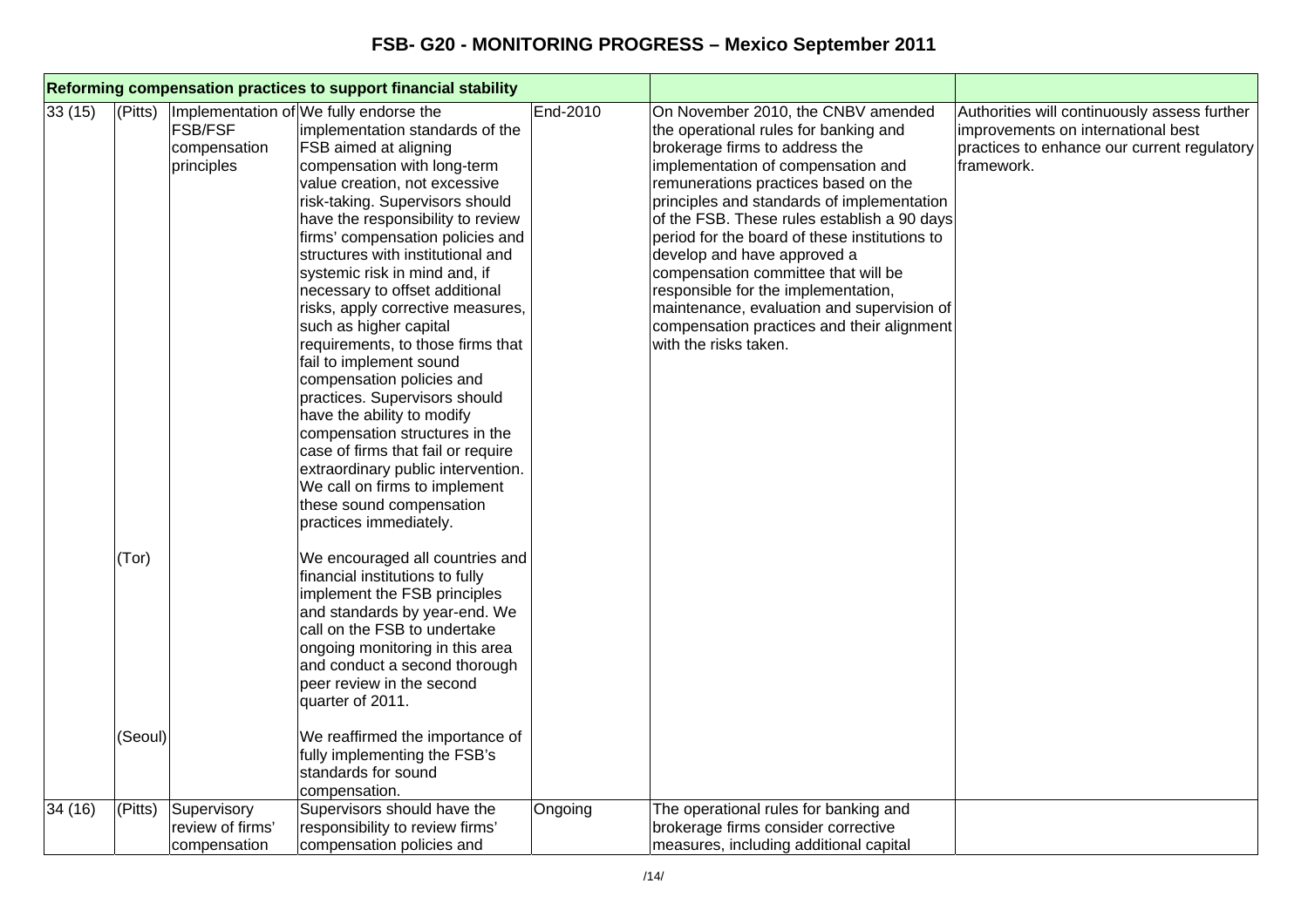|                               |       | policies etc.                           | structures with institutional and<br>systemic risk in mind and, if<br>necessary to offset additional<br>risks, apply corrective measures,<br>such as higher capital<br>requirements, to those firms that<br>fail to implement sound<br>compensation policies and<br>practices. Supervisors should<br>have the ability to modify<br>compensation structures in the<br>case of firms that fail or require |          | requirements for institutions that fail to<br>implement sound compensation regimes. In<br>addition, these rules establish that banking<br>and brokerage firms should inform the<br>CNBV on their compensation regimes and<br>on any further amendments to them.                                                                                                                                                                                                                                                                                                                                                                                                                                                                                              |                                                                                                                                                                                                                                                                            |
|-------------------------------|-------|-----------------------------------------|---------------------------------------------------------------------------------------------------------------------------------------------------------------------------------------------------------------------------------------------------------------------------------------------------------------------------------------------------------------------------------------------------------|----------|--------------------------------------------------------------------------------------------------------------------------------------------------------------------------------------------------------------------------------------------------------------------------------------------------------------------------------------------------------------------------------------------------------------------------------------------------------------------------------------------------------------------------------------------------------------------------------------------------------------------------------------------------------------------------------------------------------------------------------------------------------------|----------------------------------------------------------------------------------------------------------------------------------------------------------------------------------------------------------------------------------------------------------------------------|
| <b>VIII. Other issues</b>     |       |                                         | extraordinary public intervention.                                                                                                                                                                                                                                                                                                                                                                      |          |                                                                                                                                                                                                                                                                                                                                                                                                                                                                                                                                                                                                                                                                                                                                                              |                                                                                                                                                                                                                                                                            |
| <b>Credit rating agencies</b> |       |                                         |                                                                                                                                                                                                                                                                                                                                                                                                         |          |                                                                                                                                                                                                                                                                                                                                                                                                                                                                                                                                                                                                                                                                                                                                                              |                                                                                                                                                                                                                                                                            |
| 35(37)                        | (Lon) | Registration of<br>CRAs etc.            | All CRAs whose ratings are used End-2009<br>for regulatory purposes should<br>be subject to a regulatory<br>oversight regime that includes<br>registration. The regulatory<br>oversight regime should be<br>established by end 2009 and<br>should be consistent with the<br><b>IOSCO Code of Conduct</b><br>Fundamentals.                                                                               |          | According to the Securities Market Law,<br><b>Credit Rating Agencies require</b><br>authorization from the CNBV. This process<br>comprises the registry of the firm's legal<br>incorporation information and<br>correspondingly, information from the<br>shareholders, from the members of the<br>board and from the main directors. Also,<br>requires a business plan document, the<br>operative manuals (including the<br>description of the processes and the output<br>scales of ratings, as well as the policies for<br>publishing the ratings), the code of conduct<br>and the compliance of the board and the<br>directives to the international standards.<br>Additional information that authorities shall<br>consider relevant might be requested. | Following IOSCOs recommendations, the<br>CNBV will issue the new rules for CRAs<br>which will contain the amendments to the<br>Code of Conduct and several rules that are<br>considered adequate for strengthening<br>market discipline.                                   |
| 36 (38)                       | (Lon) | CRA practices<br>and procedures<br>etc. | National authorities will enforce<br>compliance and require changes<br>to a rating agency's practices<br>and procedures for managing<br>conflicts of interest and assuring<br>the transparency and quality of<br>the rating process.<br>CRAs should differentiate ratings<br>for structured products and                                                                                                | End-2009 | The CNBV has authority to issue additional<br>requirements beyond the CRAs code of<br>conduct. The Securities Market Law<br>empowers the CNBV to modify where<br>appropriate the operating rules.                                                                                                                                                                                                                                                                                                                                                                                                                                                                                                                                                            | The CNBV is in the consultation process<br>for reviewing and discussing a new set of<br>rules aimed to improve transparency within<br>the rating process, enhance the<br>procedures for rating structured products<br>and reduce CRAs' potential conflicts of<br>interest. |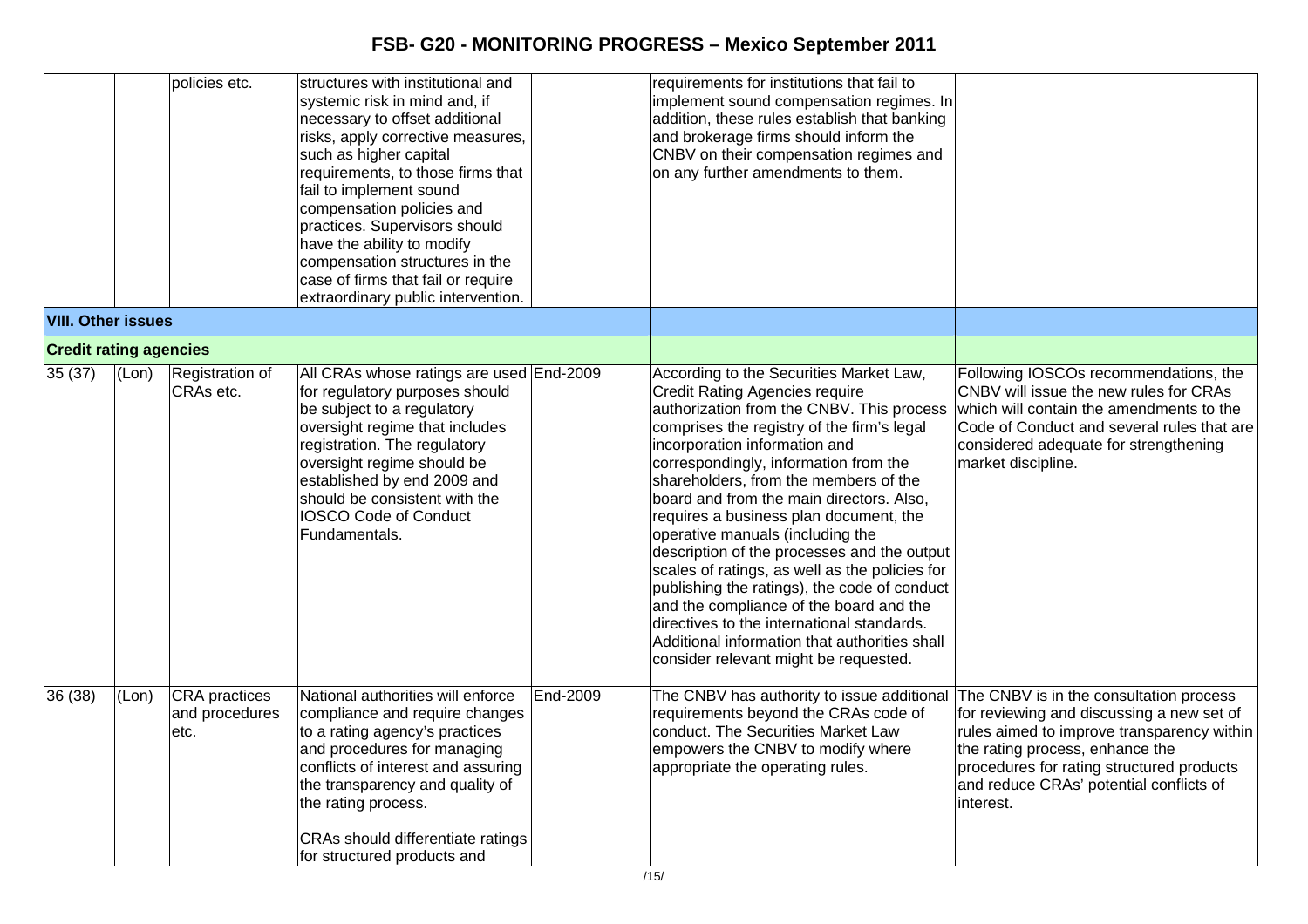|                        |               |                                                                                                       | provide full disclosure of their<br>ratings track record and the<br>information and assumptions that<br>underpin the ratings process.<br>The oversight framework should<br>be consistent across jurisdictions<br>with appropriate sharing of<br>information between national<br>authorities, including through<br>IOSCO.                                                                                 |                  |                                                                                                                                                                                                                                                                   |                                                                                                                                                                                                                                                                                                                                                            |
|------------------------|---------------|-------------------------------------------------------------------------------------------------------|----------------------------------------------------------------------------------------------------------------------------------------------------------------------------------------------------------------------------------------------------------------------------------------------------------------------------------------------------------------------------------------------------------|------------------|-------------------------------------------------------------------------------------------------------------------------------------------------------------------------------------------------------------------------------------------------------------------|------------------------------------------------------------------------------------------------------------------------------------------------------------------------------------------------------------------------------------------------------------------------------------------------------------------------------------------------------------|
| 37(39)                 | (FSB<br>2009) | Globally<br>compatible<br>solutions to<br>conflicting<br>compliance<br>obligations for<br><b>CRAs</b> | Regulators should work together As early as<br>towards appropriate, globally<br>compatible solutions (to<br>conflicting compliance<br>obligations for CRAs) as early as<br>possible in 2010.                                                                                                                                                                                                             | possible in 2010 | The CNBV is currently working in the new<br>regulatory framework to improve the quality<br>and integrity of the credit rating process<br>and avoid conflicts of interest, taking into<br>consideration avoiding regulatory<br>asymmetries with other regulations. | Financial authorities will evaluate on a<br>continuous basis the regulatory<br>developments in order to maintain the best<br>regulatory approach towards CRAs.                                                                                                                                                                                             |
| 38 (40)                |               | (Seoul) Reducing the<br>reliance on<br>ratings                                                        | We also endorsed the FSB's<br>principles on reducing reliance<br>on external credit ratings.<br>Standard setters, market<br>participants, supervisors and<br>central banks should not rely<br>mechanistically on external credit<br>ratings.                                                                                                                                                             | Ongoing          | The CNBV is currently reviewing the impact The CNBV has presented a proposal to<br>of CRA ratings in the regulatory<br>frameworks for different market<br>participants.                                                                                           | modify the methodology for assessing the<br>banking reserves supported by a risk<br>based approach for credits to local states<br>and municipalities, as well as for corporate<br>firms. The new methodology aims to<br>reduce the reliance on credit ratings from<br>CRAs and promote the use of internal<br>assessment of risk to build credit reserves. |
|                        | (FSF<br>2008) |                                                                                                       | IV. 8 Authorities should check<br>that the roles that they have<br>assigned to ratings in regulations<br>and supervisory rules are<br>consistent with the objectives of<br>having investors make<br>independent judgment of risks<br>and perform their own due<br>diligence, and that they do not<br>induce uncritical reliance on<br>credit ratings as a substitute for<br>that independent evaluation. |                  |                                                                                                                                                                                                                                                                   | The CNBV will continue assessing the<br>impact of ratings within the financial<br>regulation in order to identify and avoid<br>potential over-reliance on CRAs ratings.                                                                                                                                                                                    |
| <b>Risk management</b> |               |                                                                                                       |                                                                                                                                                                                                                                                                                                                                                                                                          |                  |                                                                                                                                                                                                                                                                   |                                                                                                                                                                                                                                                                                                                                                            |
| 39 (48)                | $ $ (Pitts)   | Robust,<br>transparent<br>stress test                                                                 | We commit to conduct robust,<br>transparent stress tests as<br>needed.                                                                                                                                                                                                                                                                                                                                   | Ongoing          | The CNBV efforts are conducted in three<br>frontlines:                                                                                                                                                                                                            | Financial authorities will conduct regular<br>assessments to verify the adequacy and<br>effectiveness of stress testings and assess                                                                                                                                                                                                                        |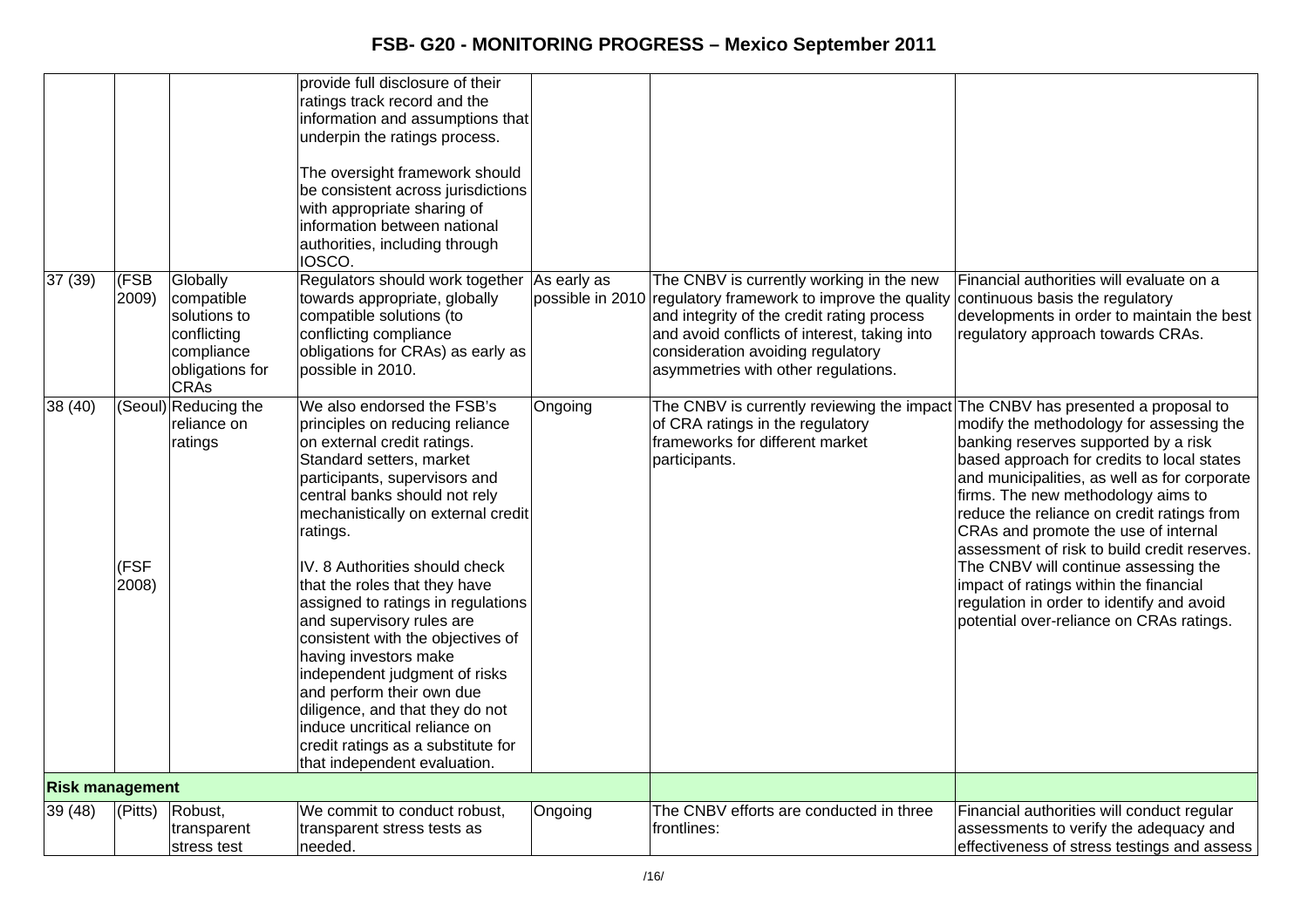|                      |         |                                                                            |                                                                                                                                                                                                                |         | I) Development of a new agenda for risk<br>management supervision which stresses<br>the risk governance of banks and<br>incorporates lessons from the recent crisis,<br>such as the need for a prompt and clear<br>communication with the bank and for the<br>systemic risk measurement of a bank's<br>portfolio.                                                                                                                                                                                                                                           | the need for stronger coordination between<br>the central bank and the prudential<br>regulator on the design of stress tests.                                                                |
|----------------------|---------|----------------------------------------------------------------------------|----------------------------------------------------------------------------------------------------------------------------------------------------------------------------------------------------------------|---------|-------------------------------------------------------------------------------------------------------------------------------------------------------------------------------------------------------------------------------------------------------------------------------------------------------------------------------------------------------------------------------------------------------------------------------------------------------------------------------------------------------------------------------------------------------------|----------------------------------------------------------------------------------------------------------------------------------------------------------------------------------------------|
|                      |         |                                                                            |                                                                                                                                                                                                                |         | II) Building up of a stress test exercise for<br>banks involved on traditional activities. This<br>exercise has allowed for high level<br>discussions on the bank's need for capital<br>requirements on the forthcoming two years.                                                                                                                                                                                                                                                                                                                          |                                                                                                                                                                                              |
|                      |         |                                                                            |                                                                                                                                                                                                                |         | III) Developing a risk based framework for<br>macroeconomic stress testing that allows<br>the analysis of risk at the individual<br>institution level and at the systemic level,<br>taking into account distress dependence<br>amongst institutions and how such<br>dependencies change as functions of<br>different macroeconomic and financial risk<br>factors. This framework will eventually be<br>intended to account for second round<br>effects, allowing to analyse the effect of<br>shocks going from the financial system to<br>the real economy. |                                                                                                                                                                                              |
| 40 (49)              | (Pitts) | Efforts to deal<br>with impaired<br>assets and raise<br>additional capital | Our efforts to deal with impaired<br>assets and to encourage the<br>raising of additional capital must<br>continue, where needed.                                                                              | Ongoing | Accounting standards in Mexico require<br>that financial institutions disclose impaired<br>assets and fair value losses from both<br>financial assets and financial liabilities.<br>Furthermore, the banking supervisor is<br>allowed to require when needed, additional<br>information from financial institutions.                                                                                                                                                                                                                                        | Work is ongoing to develop a regulatory<br>framework for convertible instruments for<br>banking capitalization.                                                                              |
| $\overline{41}$ (53) |         | (WAP) Enhanced risk<br>disclosures by<br>financial<br>institutions         | Financial institutions should<br>provide enhanced risk<br>disclosures in their reporting and<br>disclose all losses on an ongoing<br>basis, consistent with<br>international best practice, as<br>appropriate. | Ongoing | Current prudential regulation require<br>financial institutions to disclose qualitative<br>and quantitative information on credit,<br>liquidity, market and operational (legal and<br>technological) risk exposures and their risk<br>management procedures, including:<br>policies, methodologies, VAR, descriptive                                                                                                                                                                                                                                        | The CNBV is constantly reviewing<br>international developments on risk<br>management practices and disclosure to<br>amend the prudential regulation and<br>accounting standards accordingly. |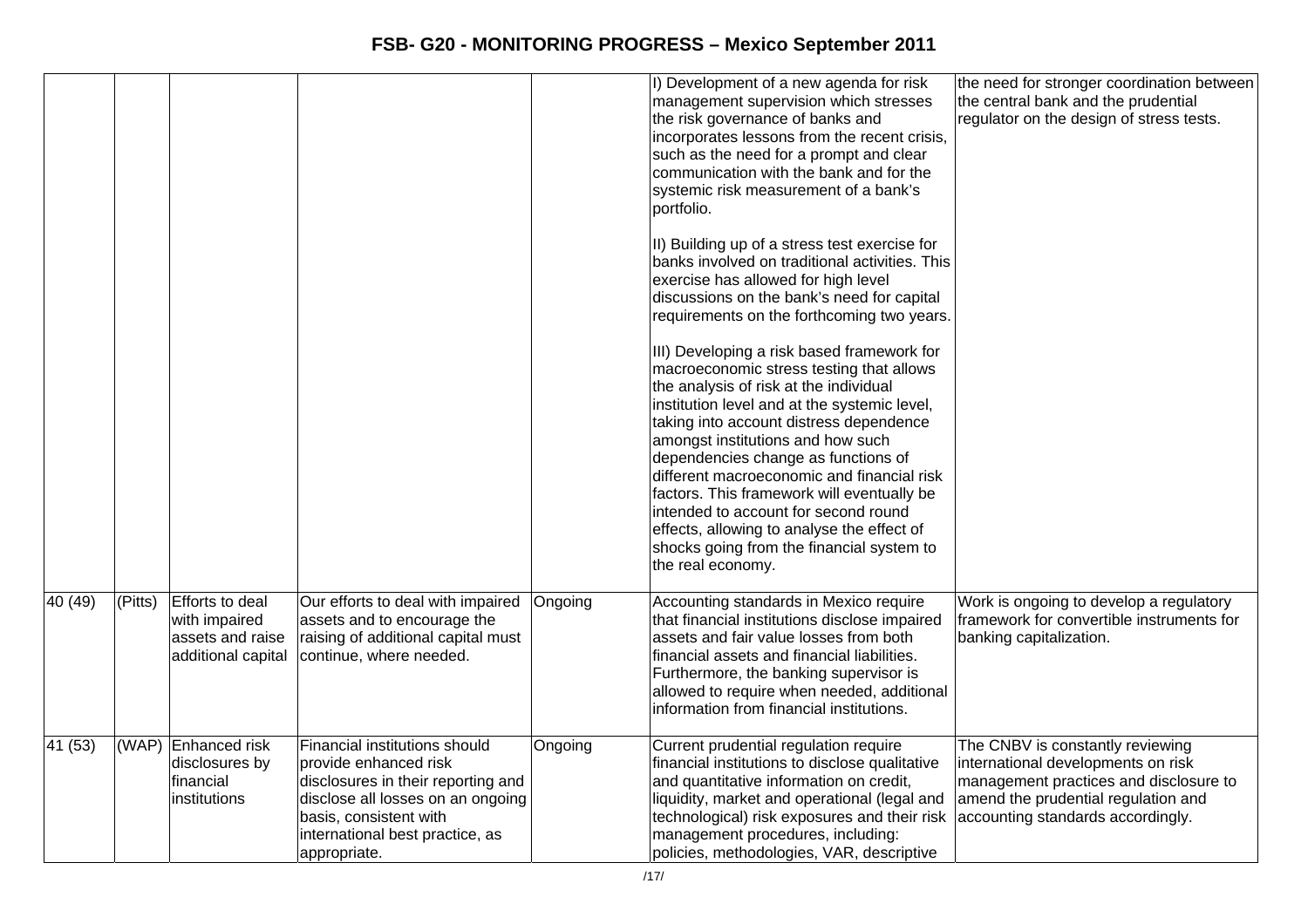|               |               |                                                                     |                                                                                                                                                                                                                                                                                                                                                                                                                                                                                                                                       |         | statistics on credit risk and expected losses<br>and any other relevant information.<br>Similarly, accounting standards require<br>financial institutions to disclose impairment<br>and fair value losses on financial assets<br>and financial liabilities (taking into account<br>materiality in the case of interim financial<br>reporting). Furthermore, the CNBV is<br>allowed to require when needed additional<br>information to financial institutions.                                                                                                                                                                                                                                                                                                                                                                                                                                                                                                                                                             |                                                                                                                                                                                                               |
|---------------|---------------|---------------------------------------------------------------------|---------------------------------------------------------------------------------------------------------------------------------------------------------------------------------------------------------------------------------------------------------------------------------------------------------------------------------------------------------------------------------------------------------------------------------------------------------------------------------------------------------------------------------------|---------|----------------------------------------------------------------------------------------------------------------------------------------------------------------------------------------------------------------------------------------------------------------------------------------------------------------------------------------------------------------------------------------------------------------------------------------------------------------------------------------------------------------------------------------------------------------------------------------------------------------------------------------------------------------------------------------------------------------------------------------------------------------------------------------------------------------------------------------------------------------------------------------------------------------------------------------------------------------------------------------------------------------------------|---------------------------------------------------------------------------------------------------------------------------------------------------------------------------------------------------------------|
| <b>Others</b> |               |                                                                     |                                                                                                                                                                                                                                                                                                                                                                                                                                                                                                                                       |         |                                                                                                                                                                                                                                                                                                                                                                                                                                                                                                                                                                                                                                                                                                                                                                                                                                                                                                                                                                                                                            |                                                                                                                                                                                                               |
| 42 (46)       | (FSF<br>2008) | Review of<br>national deposit<br>insurance<br>arrangements          | VI.9 National deposit insurance<br>arrangements should be<br>reviewed against the agreed<br>international principles, and<br>authorities should strengthen<br>arrangements where needed.                                                                                                                                                                                                                                                                                                                                              | Ongoing | The legal framework for deposit insurance<br>arrangements in Mexico complies with the<br>Core Principles for Effective Deposit<br>Insurance Systems of the IADI. The deposit regulatory framework.<br>insurance agency (IPAB), is member of the<br>IADI.                                                                                                                                                                                                                                                                                                                                                                                                                                                                                                                                                                                                                                                                                                                                                                   | In light of further developments on the IADI<br>principles, the authorities would evaluate<br>the best form to adapt them into the                                                                            |
| 43 (55)       | $ $ (Pitts)   | Development of<br>cooperative and<br>coordinated exit<br>strategies | We need to develop a<br>transparent and credible process<br>for withdrawing our extraordinary<br>fiscal, monetary and financial<br>sector support, to be<br>implemented when recovery<br>becomes fully secured. We task<br>our Finance Ministers, working<br>with input from the IMF and FSB,<br>to continue developing<br>cooperative and coordinated exit<br>strategies recognizing that the<br>scale, timing and sequencing of<br>this process will vary across<br>countries or regions and across<br>the type of policy measures. | Ongoing | The Ministry of Finance and the Central<br>Bank of Mexico implemented a series of<br>measures to restore confidence and<br>provide liquidity to support an orderly<br>functioning of the markets. While these<br>measures resulted positively to overcome<br>the effects of the crisis, their<br>implementation was temporary and has<br>concluded. Among the main measures<br>there were:<br>• The flexibility on rules for bank liquidity<br>counters, making guarantees required to<br>collateralize liquidity loans more flexible<br>by accepting high rated corporate notes,<br>monetary deposits and unrated banking<br>notes. Additionally, the Central Bank<br>provided interest rate swaps mechanisms<br>and installed a program for repurchasing<br>federal certificates.<br>• The established mechanisms to support<br>the refinancing of debt instruments issued<br>by corporate firms and by non-bank<br>intermediaries.<br>• Other measures implemented to support<br>the development of the housing sector, | While support measures addressed to the<br>financial sector have ended, the financial<br>authorities will evaluate the experience of<br>other economies, to adapt best practices<br>on contingent situations. |